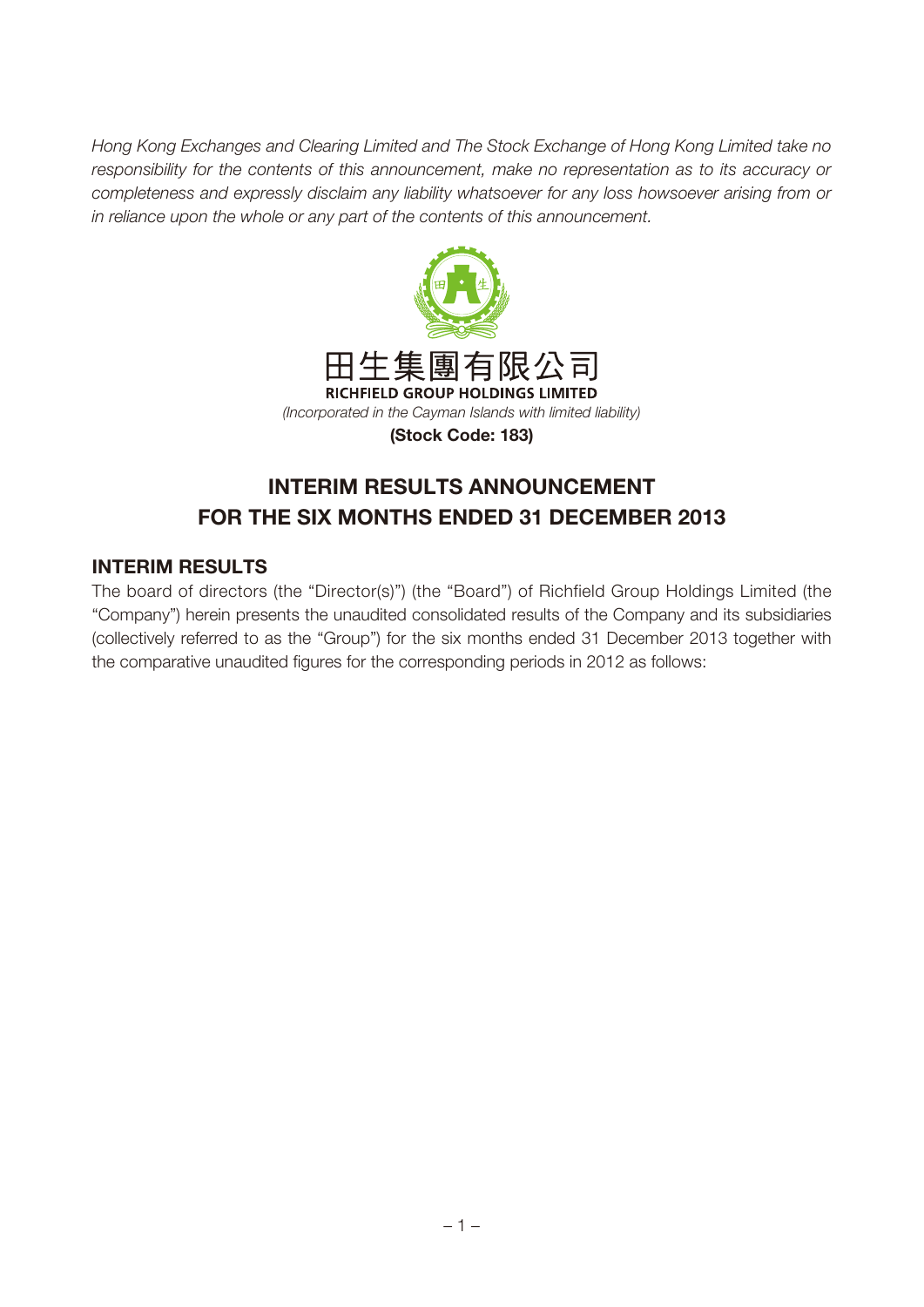## **UNAUDITED CONDENSED CONSOLIDATED STATEMENT OF PROFIT OR LOSS**

For the six months ended 31 December 2013

|                                                                                                                 |                | <b>Six months ended</b><br><b>31 December</b> |                                 |
|-----------------------------------------------------------------------------------------------------------------|----------------|-----------------------------------------------|---------------------------------|
|                                                                                                                 | <b>Notes</b>   | 2013<br>(Unaudited)<br><b>HK\$'000</b>        | 2012<br>(Unaudited)<br>HK\$'000 |
| <b>REVENUE</b>                                                                                                  | 4              | 47,724                                        | 25,508                          |
| Cost of sales                                                                                                   |                | (14, 925)                                     | (21,092)                        |
| Gross profit                                                                                                    |                | 32,799                                        | 4,416                           |
| Other income<br>Selling and distribution expenses<br>Administrative expenses                                    | $\overline{4}$ | 37,097<br>(1,622)<br>(34, 697)                | 12,454<br>(5,870)<br>(28, 196)  |
| OPERATING PROFIT/(LOSS)<br>Finance costs<br>Share of profit of associates<br>Share of profit of a joint venture |                | 33,577                                        | (17, 196)<br>(1,964)            |
| PROFIT/(LOSS) BEFORE INCOME TAX<br>Income tax expense                                                           | 5<br>6         | 33,577<br>(3, 457)                            | (19, 160)<br>(582)              |
| PROFIT/(LOSS) FOR THE PERIOD ATTRIBUTABLE TO<br>OWNERS OF THE COMPANY                                           |                | 30,120                                        | (19, 742)                       |
| EARNINGS/(LOSS) PER SHARE FOR PROFIT/(LOSS)<br>ATTRIBUTABLE TO OWNERS OF THE COMPANY                            | 8              |                                               |                                 |
| Basic and diluted                                                                                               |                | HK0.87 cent                                   | $HK(0.57)$ cent                 |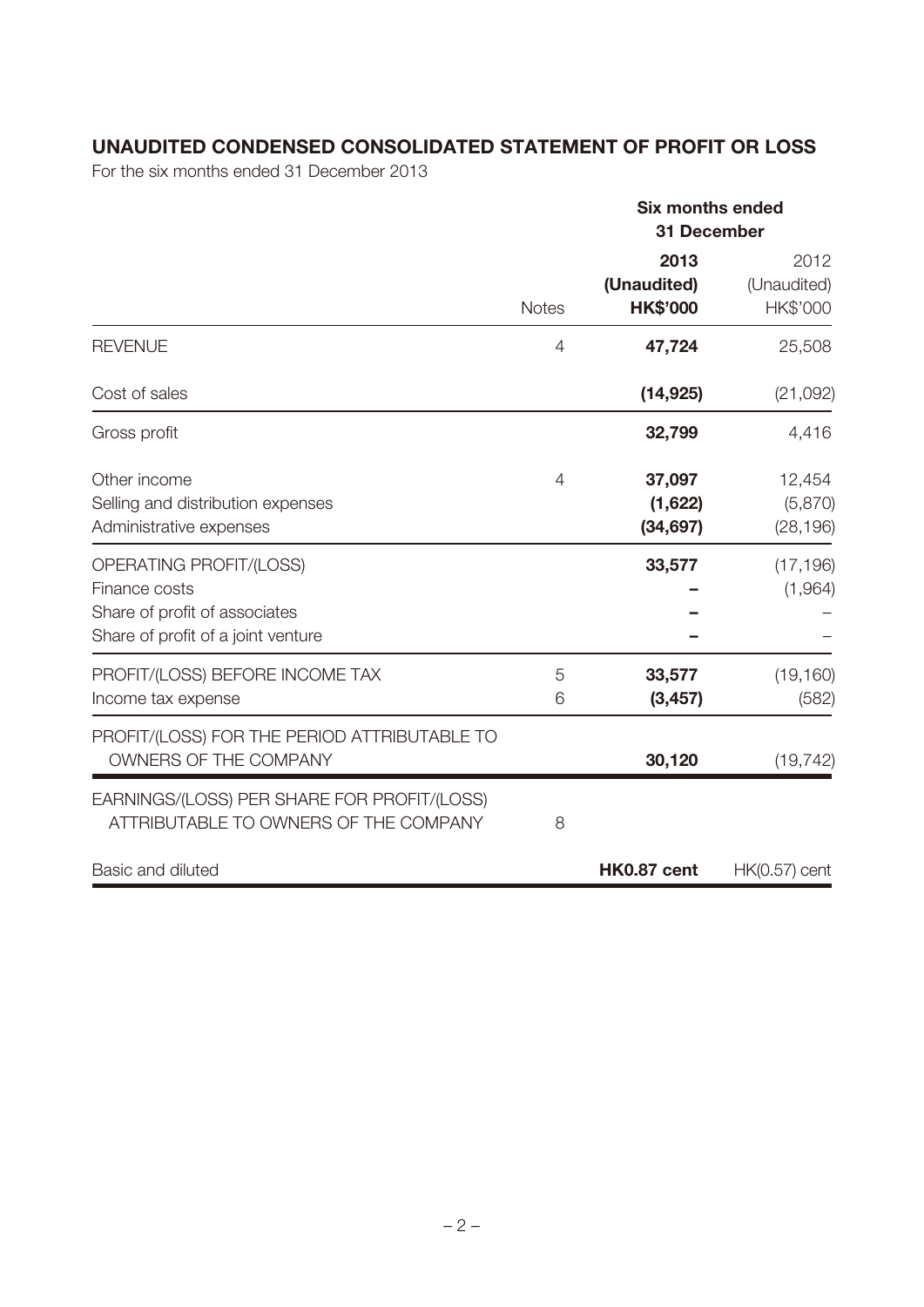# **UNAUDITED CONDENSED CONSOLIDATED STATEMENT OF PROFIT OR LOSS AND OTHER COMPREHENSIVE INCOME**

For the six months ended 31 December 2013

|                                                                   | <b>Six months ended</b>                |                                 |  |  |
|-------------------------------------------------------------------|----------------------------------------|---------------------------------|--|--|
|                                                                   | 31 December                            |                                 |  |  |
|                                                                   | 2013<br>(Unaudited)<br><b>HK\$'000</b> | 2012<br>(Unaudited)<br>HK\$'000 |  |  |
| Profit/(Loss) for the period                                      | 30,120                                 | (19, 742)                       |  |  |
| Other comprehensive income                                        |                                        |                                 |  |  |
| Items that may be reclassified to profit or loss:                 |                                        |                                 |  |  |
| Net fair value gain/(loss) on available-for-sale financial assets | 11,730                                 | (1,551)                         |  |  |
| Exchange differences arising on translation of foreign operations | 193                                    |                                 |  |  |
|                                                                   | 11,923                                 | (1, 551)                        |  |  |
| Reclassified from equity to profit or loss on significant         |                                        |                                 |  |  |
| decline in fair value of available-for-sale financial assets      | 9,865                                  |                                 |  |  |
| Other comprehensive income for the period, net of tax             | 21,788                                 | (1, 551)                        |  |  |
| Total comprehensive income for the period attributable            |                                        |                                 |  |  |
| to owners of the Company                                          | 51,908                                 | (21, 293)                       |  |  |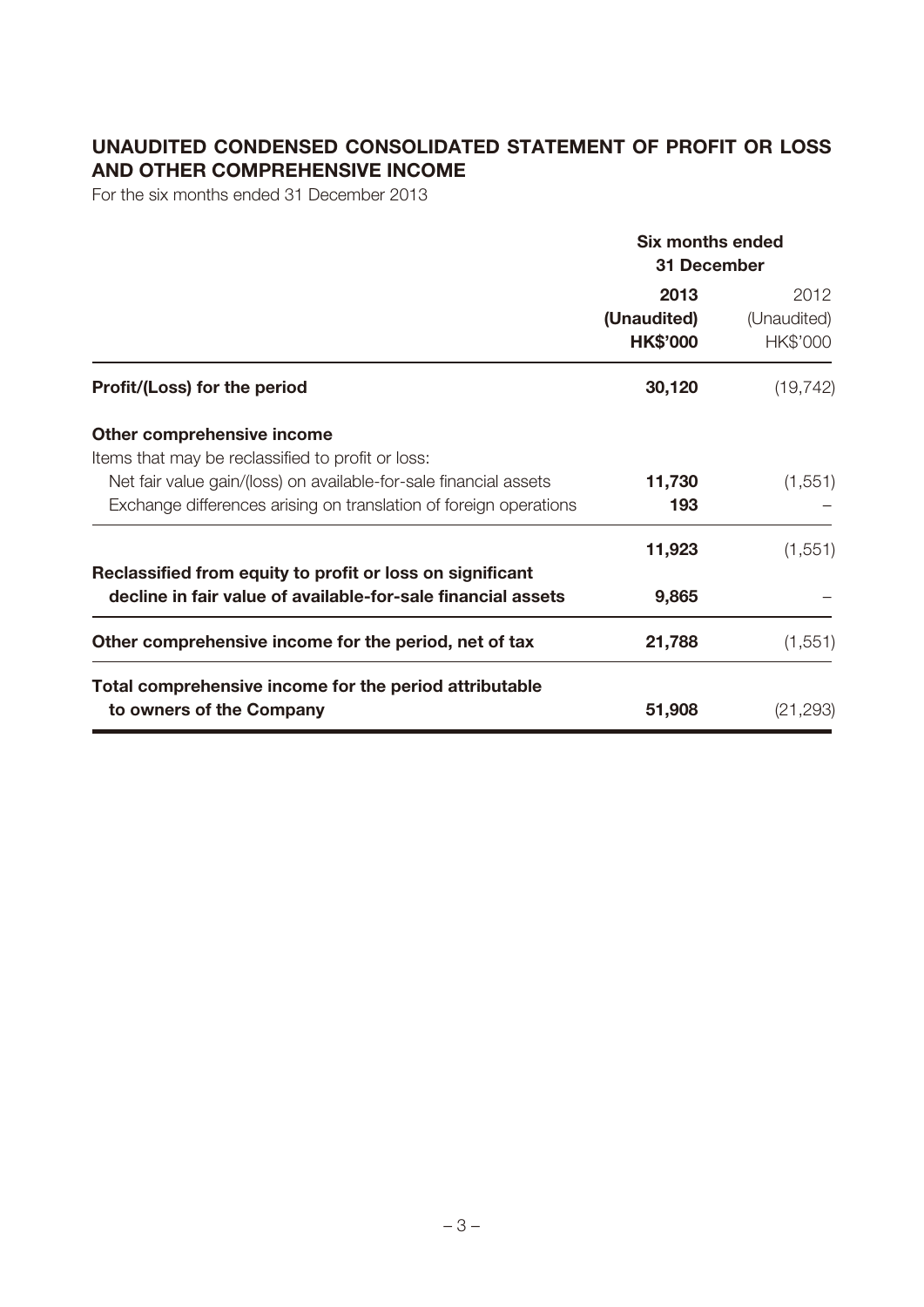# **UNAUDITED CONDENSED CONSOLIDATED STATEMENT OF FINANCIAL POSITION**

As at 31 December 2013

|                                                       | <b>Notes</b> | As at<br>31 December<br>2013<br>(Unaudited)<br><b>HK\$'000</b> | As at<br>30 June<br>2013<br>(Audited)<br>HK\$'000 |
|-------------------------------------------------------|--------------|----------------------------------------------------------------|---------------------------------------------------|
| <b>ASSETS AND LIABILITIES</b>                         |              |                                                                |                                                   |
| <b>Non-current assets</b>                             |              |                                                                |                                                   |
| Property, plant and equipment                         |              | 129,642                                                        | 133,502                                           |
| Investment properties                                 |              | 190,000                                                        | 190,000                                           |
| Interests in associates                               |              | 413                                                            | 413                                               |
| Amounts due from an associate                         |              | 4,319                                                          | 4,401                                             |
| Interests in a joint venture                          |              | 535                                                            | 535                                               |
| Amounts due from a joint venture                      |              | 4,659                                                          | 4,631                                             |
| Goodwill<br>Available-for-sale financial assets       | 9            | 271,000                                                        | 271,000                                           |
|                                                       | 10           | 103,460                                                        | 90,676                                            |
|                                                       |              | 704,028                                                        | 695,158                                           |
| <b>Current assets</b>                                 |              |                                                                |                                                   |
| Properties held for trading                           |              | 73,075                                                         | 73,075                                            |
| Properties under development                          |              | 779,747                                                        | 745,485                                           |
| Trade receivables                                     | 11           | 39,783                                                         | 58,673                                            |
| Prepayments, deposits and other receivables           |              | 17,396                                                         | 10,718                                            |
| Financial assets at fair value through profit or loss |              | 747                                                            | 607                                               |
| Amounts due from an associate                         |              | 83,624                                                         | 68,014                                            |
| Cash and cash equivalents                             |              | 245,533                                                        | 242,013                                           |
| Restricted bank deposits                              | 12           | 88,253                                                         | 112,095                                           |
|                                                       |              | 1,328,158                                                      | 1,310,680                                         |
| <b>Current liabilities</b>                            |              |                                                                |                                                   |
| Accrued expenses and other payables                   |              | 112,906                                                        | 137,428                                           |
| <b>Borrowings</b>                                     |              | 133,516                                                        | 136,015                                           |
| Finance lease liabilities                             |              | 384                                                            | 384                                               |
| Provision for income tax                              |              | 4,742                                                          | 3,113                                             |
|                                                       |              | 251,548                                                        | 276,940                                           |
| <b>Net current assets</b>                             |              | 1,076,610                                                      | 1,033,740                                         |
| <b>Total assets less current liabilities</b>          |              | 1,780,638                                                      | 1,728,898                                         |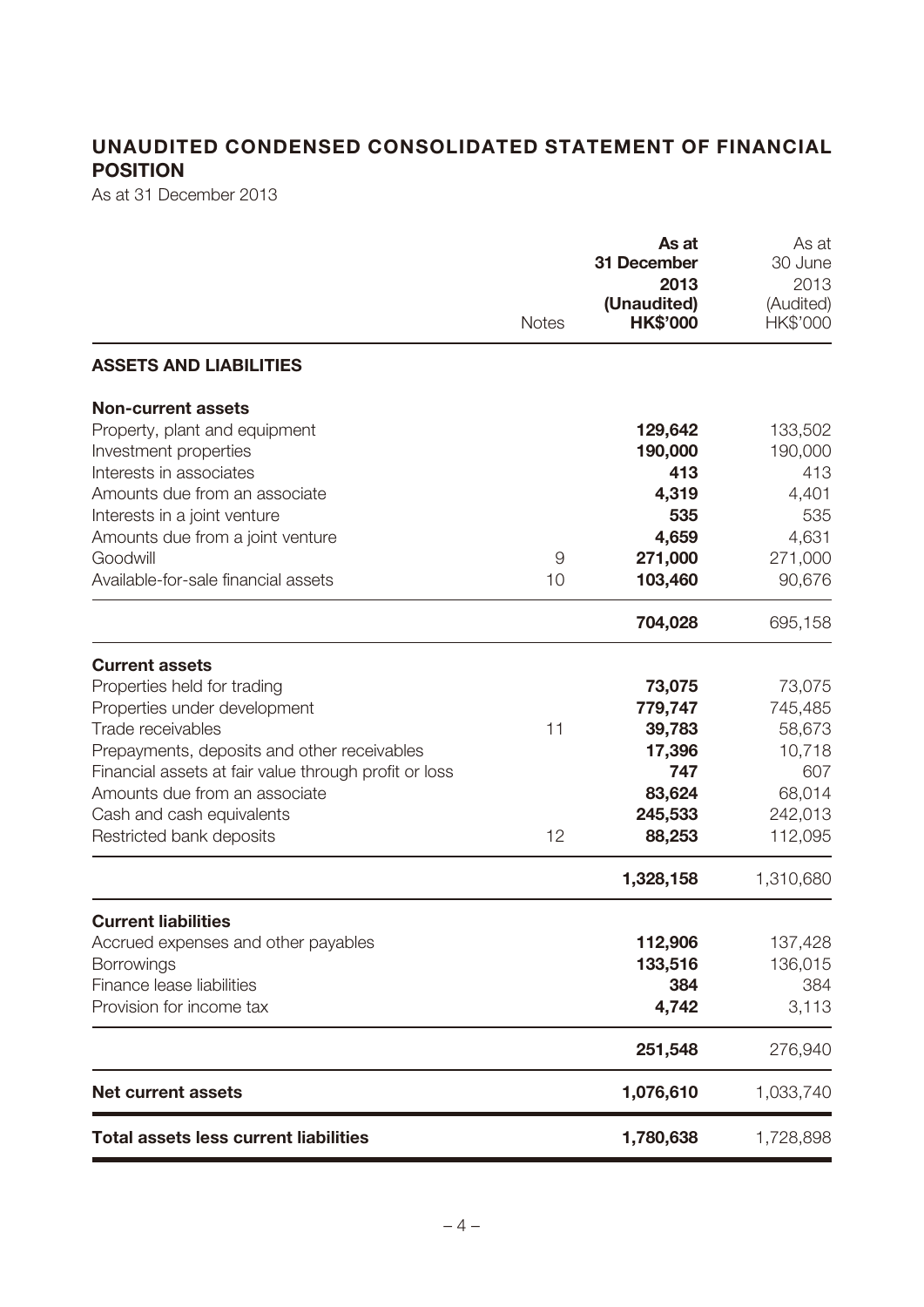# **UNAUDITED CONDENSED CONSOLIDATED STATEMENT OF FINANCIAL POSITION (Cont'd)**

As at 31 December 2013

|                                                                                                              | <b>Notes</b> | As at<br>31 December<br>2013<br>(Unaudited)<br><b>HK\$'000</b> | As at<br>30 June<br>2013<br>(Audited)<br>HK\$'000 |
|--------------------------------------------------------------------------------------------------------------|--------------|----------------------------------------------------------------|---------------------------------------------------|
| <b>Non-current liabilities</b><br><b>Borrowings</b><br>Finance lease liabilities<br>Deferred tax liabilities |              | 234,000<br>1,668<br>616                                        | 234,000<br>1,836<br>616                           |
|                                                                                                              |              | 236,284                                                        | 236,452                                           |
| <b>Net assets</b>                                                                                            |              | 1,544,354                                                      | 1,492,446                                         |
| <b>EQUITY</b><br><b>Equity attributable to owners of the Company</b><br>Share capital<br>Reserves            | 13           | 34,785<br>1,509,569                                            | 34,785<br>1,457,661                               |
| <b>Total equity</b>                                                                                          |              | 1,544,354                                                      | 1,492,446                                         |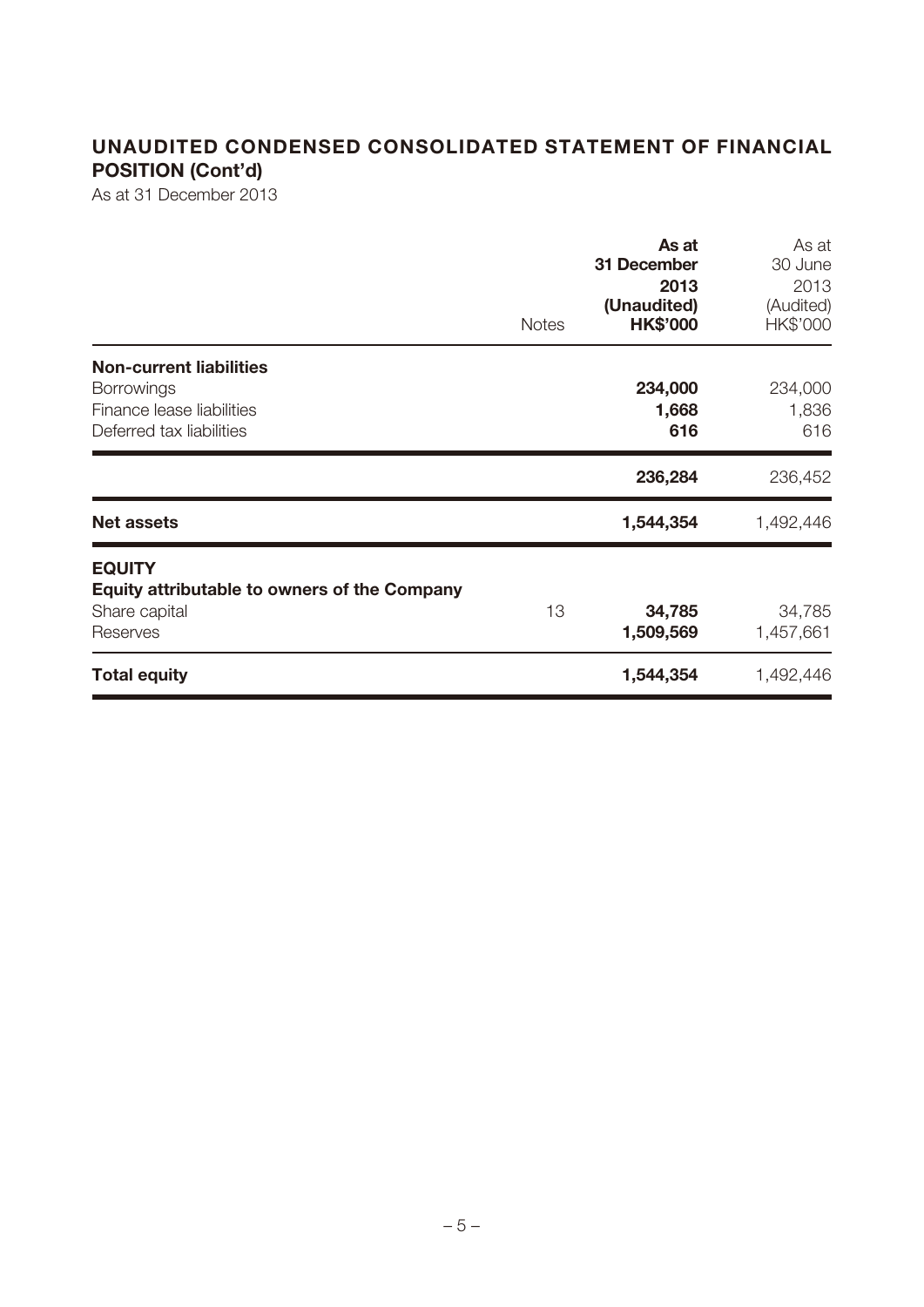### **UNAUDITED CONDENSED CONSOLIDATED STATEMENT OF CASH FLOWS**

For the six months ended 31 December 2013

|                                                                                                              | <b>Six months ended</b><br>31 December |                                 |  |
|--------------------------------------------------------------------------------------------------------------|----------------------------------------|---------------------------------|--|
|                                                                                                              | 2013<br>(Unaudited)<br><b>HK\$'000</b> | 2012<br>(Unaudited)<br>HK\$'000 |  |
| Net cash used in operating activities                                                                        | (2, 344)                               | (373, 616)                      |  |
| Net cash generated from/(used in) investing activities                                                       | 11,641                                 | (2,841)                         |  |
| Net cash used in from financing activities                                                                   | (2,667)                                | (2,053)                         |  |
| Net increase/(decrease) in cash and cash equivalents                                                         | 6,630                                  | (378, 510)                      |  |
| Cash and cash equivalents at beginning of period                                                             | 238,903                                | 617,416                         |  |
| CASH AND CASH EQUIVALENTS AT END OF PERIOD                                                                   | 245,533                                | 238,906                         |  |
| ANALYSIS OF BALANCES OF CASH AND<br><b>CASH EQUIVALENTS</b><br>Cash and bank balances<br>Short-term deposits | 55,373<br>190,160                      | 92,192<br>146,714               |  |
|                                                                                                              | 245,533                                | 238,906                         |  |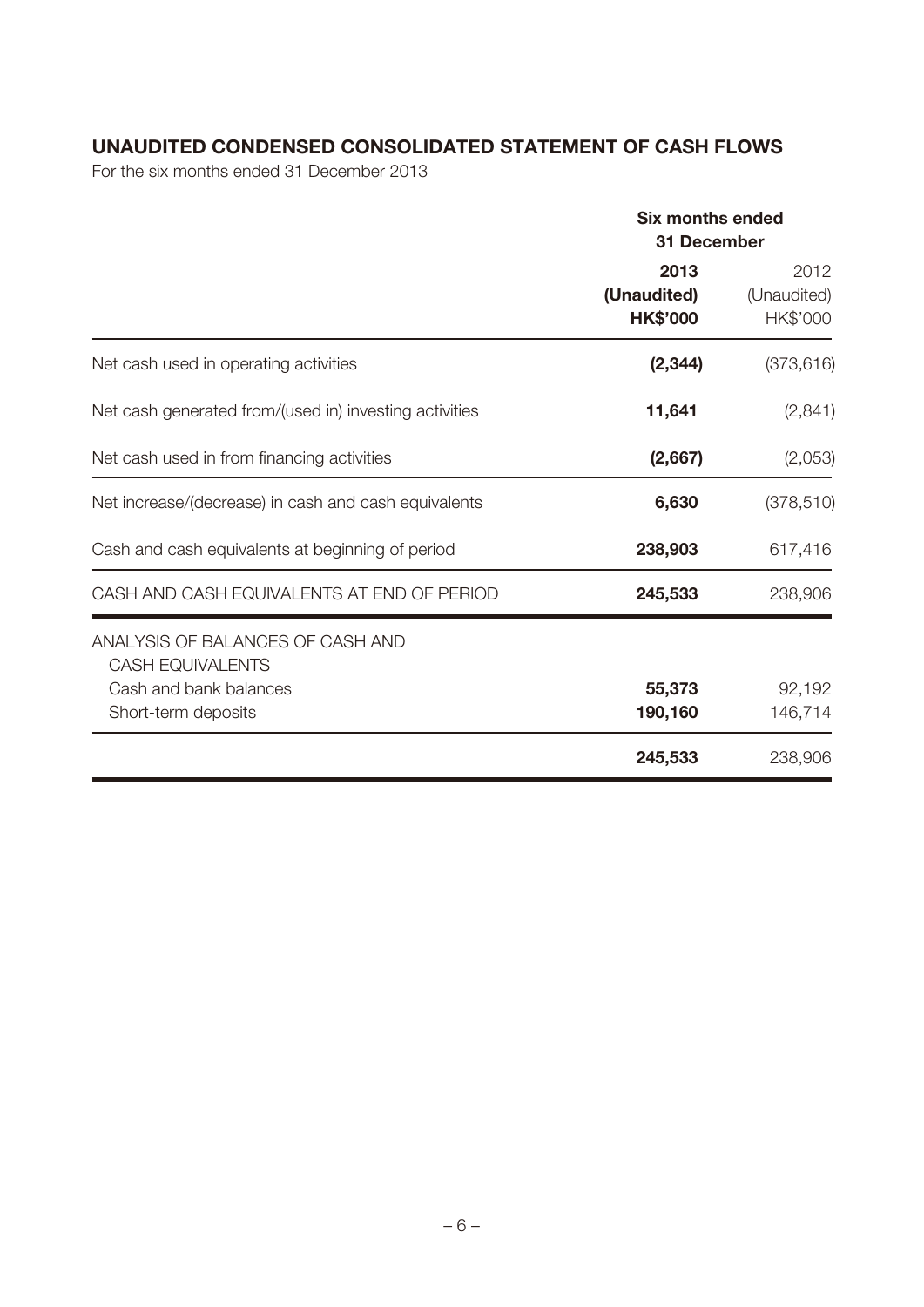### **UNAUDITED CONSOLIDATED STATEMENT OF CHANGES IN EQUITY**

For the six months ended 31 December 2013

|                                                                                                 | Share<br>capital<br>(Unaudited)<br>HK\$'000 | Share<br>premium<br>account<br>(Unaudited)<br>HK\$'000 | Proposed<br>final<br>dividend<br>(Unaudited)<br>HK\$'000 | Share-based<br>payment<br>reserve<br>(Unaudited)<br>HK\$'000 | Revaluation<br>reserve<br>(Unaudited)<br>HK\$'000 | Foreign<br>exchange<br>reserve<br>(Unaudited)<br>HK\$'000 | Retained<br>profits<br>(Unaudited)<br>HK\$'000 | Total<br>(Unaudited)<br>HK\$'000 |
|-------------------------------------------------------------------------------------------------|---------------------------------------------|--------------------------------------------------------|----------------------------------------------------------|--------------------------------------------------------------|---------------------------------------------------|-----------------------------------------------------------|------------------------------------------------|----------------------------------|
| At 1 July 2012                                                                                  | 34,785                                      | 1,274,759                                              | 9,983                                                    | 8,094                                                        | 5,892                                             |                                                           | 361,560                                        | 1,695,073                        |
| Loss for the period<br>Other comprehensive income:<br>Net fair value loss on available-for-sale |                                             |                                                        |                                                          |                                                              |                                                   |                                                           | (19, 742)                                      | (19, 742)                        |
| financial assets                                                                                |                                             |                                                        |                                                          |                                                              | (1, 551)                                          |                                                           |                                                | (1, 551)                         |
| Total comprehensive income<br>for the period                                                    |                                             |                                                        |                                                          |                                                              | (1, 551)                                          |                                                           | (19, 742)                                      | (21, 293)                        |
| Dividend paid                                                                                   |                                             |                                                        | (9,983)                                                  |                                                              |                                                   |                                                           |                                                | (9,983)                          |
| Cancellation of share options<br>Equity-settled share-based payments                            |                                             |                                                        |                                                          | (5, 296)<br>3,505                                            |                                                   |                                                           | 5,296                                          | 3,505                            |
| Transactions with owners                                                                        |                                             |                                                        | (9,983)                                                  | (1,791)                                                      |                                                   |                                                           | 5,296                                          | (6, 478)                         |
| At 31 December 2012                                                                             | 34,785                                      | 1,274,759                                              |                                                          | 6,303                                                        | 4,341                                             |                                                           | 347,114                                        | 1,667,302                        |

|                                                                                                                                                        | <b>Share</b><br>capital<br>(Unaudited)<br><b>HK\$'000</b> | <b>Share</b><br>premium<br>account<br>(Unaudited)<br><b>HK\$'000</b> | Proposed<br>final<br>dividend<br>(Unaudited)<br><b>HK\$'000</b> | Share-based<br>payment<br>reserve<br>(Unaudited)<br><b>HK\$'000</b> | <b>Revaluation</b><br>reserve<br>(Unaudited)<br><b>HK\$'000</b> | Foreign<br>exchange<br>reserve<br>(Unaudited)<br><b>HK\$'000</b> | Retained<br>profits<br>(Unaudited)<br><b>HK\$'000</b> | Total<br>(Unaudited)<br><b>HK\$'000</b> |
|--------------------------------------------------------------------------------------------------------------------------------------------------------|-----------------------------------------------------------|----------------------------------------------------------------------|-----------------------------------------------------------------|---------------------------------------------------------------------|-----------------------------------------------------------------|------------------------------------------------------------------|-------------------------------------------------------|-----------------------------------------|
| At 1 July 2013                                                                                                                                         | 34,785                                                    | 1,274,759                                                            |                                                                 | 6,303                                                               | 5,145                                                           |                                                                  | 171,454                                               | 1,492,446                               |
| Profit for the period<br>Other comprehensive income:                                                                                                   |                                                           |                                                                      |                                                                 |                                                                     |                                                                 |                                                                  | 30,120                                                | 30,120                                  |
| Net fair value gain on available-for-sale<br>financial assets<br>Reclassified from equity to profit or loss<br>on significant decline in fair value of |                                                           |                                                                      |                                                                 |                                                                     | 11,730                                                          |                                                                  |                                                       | 11,730                                  |
| available-for-sale financial assets                                                                                                                    |                                                           |                                                                      |                                                                 |                                                                     | 9,865                                                           |                                                                  |                                                       | 9,865                                   |
| Exchange differences arising on<br>translation of foreign operations                                                                                   |                                                           |                                                                      |                                                                 |                                                                     |                                                                 | 193                                                              |                                                       | 193                                     |
| Total comprehensive income<br>for the period                                                                                                           |                                                           |                                                                      |                                                                 |                                                                     | 21,595                                                          | 193                                                              | 30,120                                                | 51,908                                  |
| At 31 December 2013                                                                                                                                    | 34,785                                                    | 1,274,759                                                            |                                                                 | 6,303                                                               | 26,740                                                          | 193                                                              | 201,574                                               | 1,544,354                               |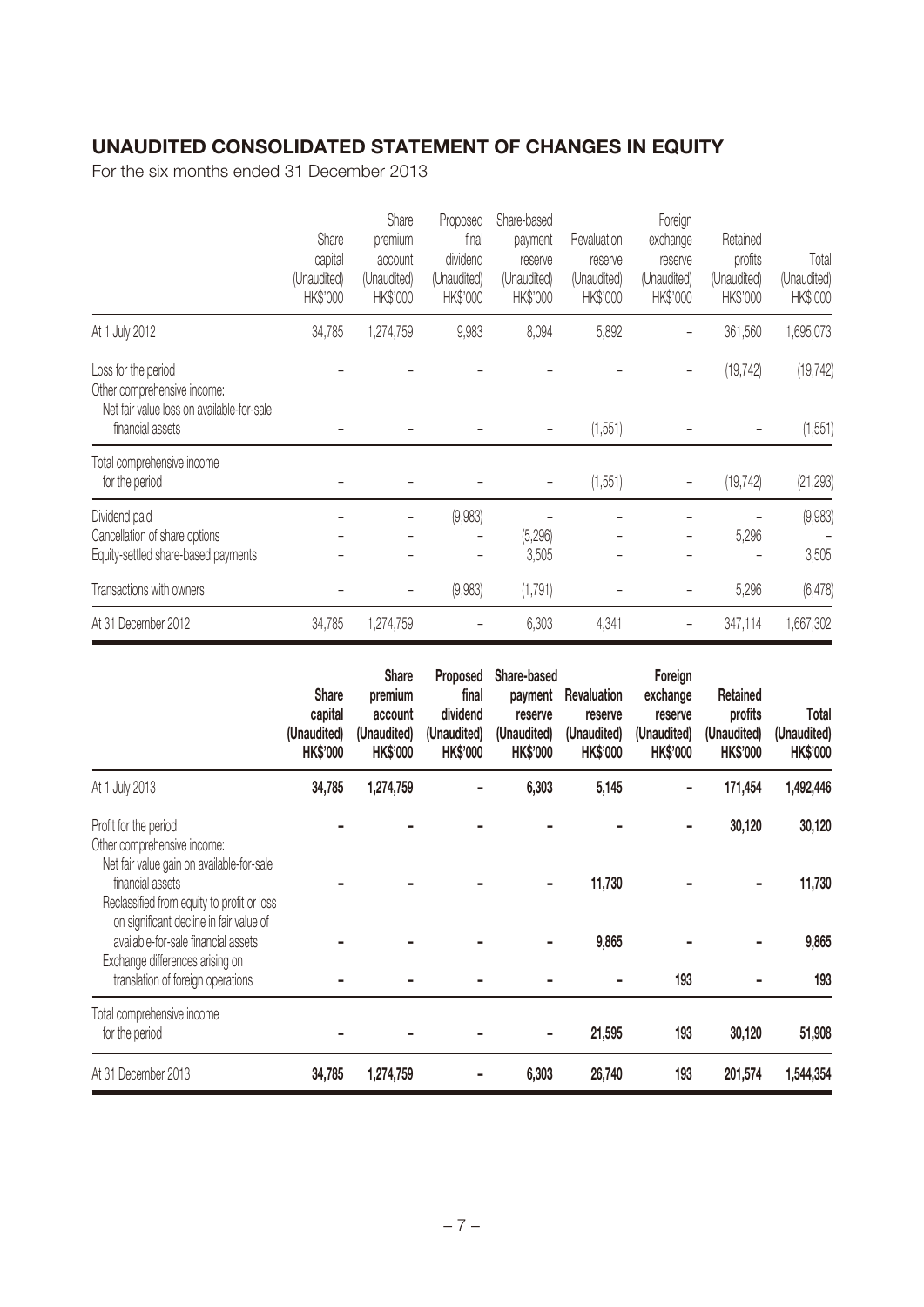### **NOTES TO UNAUDITED CONDENSED CONSOLIDATED FINANCIAL STATEMENTS**

#### **1. GENERAL INFORMATION**

Richfield Group Holdings Limited (the "Company") is an exempted company with limited liability under the Companies Law (2001 Second Revision) of the Cayman Islands. The address of its registered office is Cricket Square, Hutchins Drive, P.O. Box 2681, Grand Cayman KY1-1111, Cayman Islands and its principal place of business is Unit 1209, 12th Floor, Silvercord Tower 2, 30 Canton Road, Tsim Sha Tsui, Hong Kong.

The Company's shares are listed on the Main Board of The Stock Exchange of Hong Kong Limited (the "Stock Exchange").

The principal activity of the Company is investment holding. The Group is principally engaged in the provision of property brokerage services, provision of schemes for property consolidation, assembly and redevelopment, property trading and property development.

There were no significant changes in the Group's operations during the period.

These condensed consolidated interim financial statements are unaudited, but have been reviewed by the audit committee of the Company and approved for issue by the board of directors (the "Board") of the Company on 28 February 2014.

### **2. BASIS OF PREPARATION AND PRINCIPAL ACCOUNTING POLICIES Basis of preparation**

The unaudited condensed consolidated interim financial statements of the Group for the six months ended 31 December 2013 (the "Condensed Financial Report") have been prepared in accordance with Hong Kong Accounting Standard ("HKAS") 34 "Interim Financial Reporting" issued by the Hong Kong Institute of Certified Public Accountants (the "HKICPA") and the applicable disclosure requirements of the Rules Governing the Listing of Securities on the Stock Exchange (the "Listing Rules").

These Condensed Financial Report do not include all the information and disclosures required in the annual financial statements, and should be read in conjunction with the annual financial statements of the Group for the year ended 30 June 2013 (the "2013 Annual Financial Statements"), which have been prepared in accordance with Hong Kong Financial Reporting Standards ("HKFRS").

The preparation of the Condensed Financial Report in conformity with HKAS 34 requires management to make judgements, estimates and assumptions that affect the application of policies and reported amounts of assets and liabilities, income and expenses on a year to date basis. Actual results may differ from these estimates.

In preparing the Condensed Financial Report, significant judgements made by management in applying the Group's accounting policies and the key sources of estimation uncertainty were the same as those applied to the 2013 Annual Financial Statements.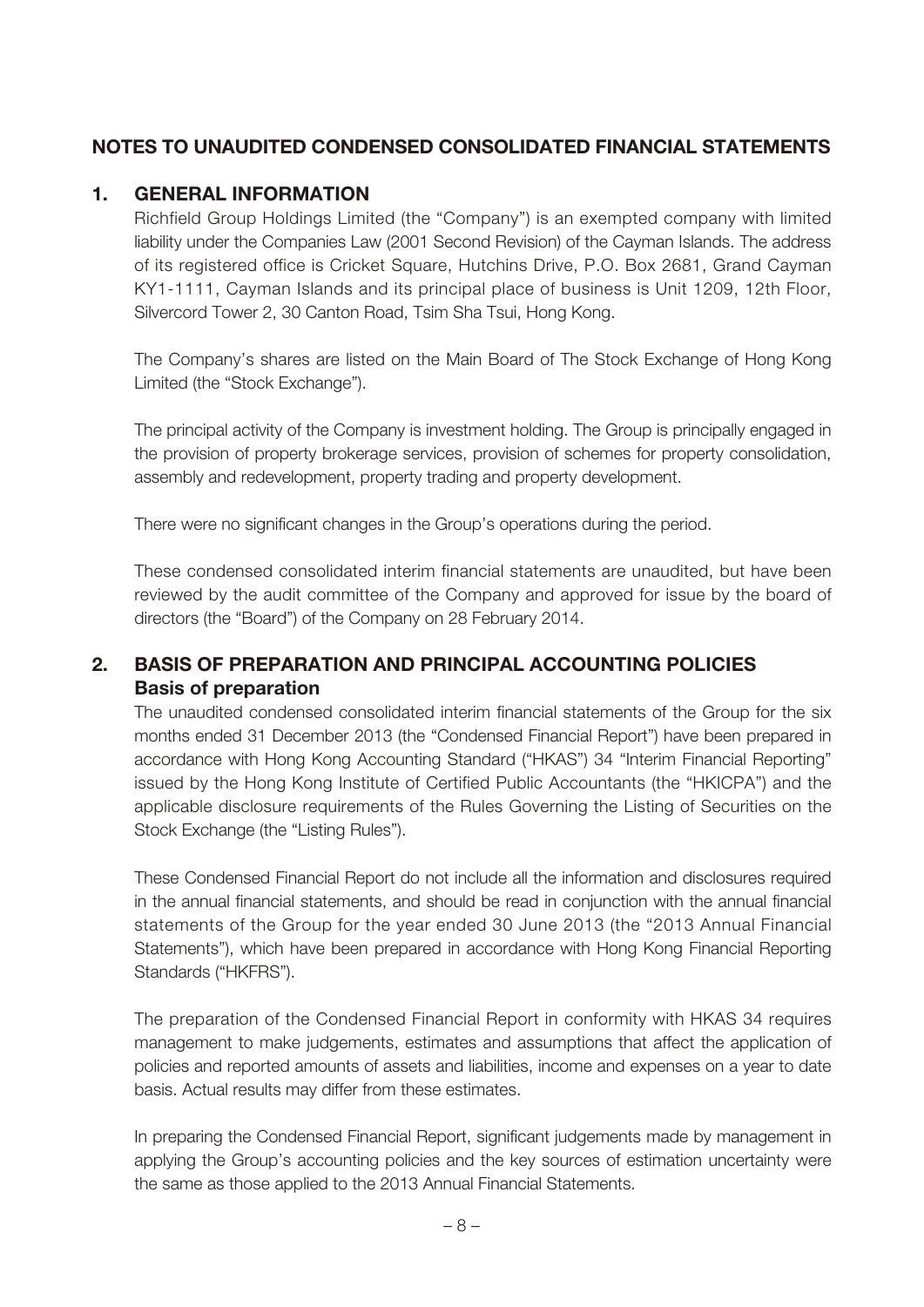The Condensed Financial Report have been prepared under the historical cost convention, except for financial assets at fair value through profit or loss, available-for-sale financial assets and investment properties which are stated at fair value.

The Condensed Financial Report are presented in Hong Kong Dollars ("HK\$") which is also the functional currency of the Company and all values are rounded to the nearest thousands ("HK\$'000") unless otherwise stated.

#### **Principal accounting policies**

The accounting policies used in the preparation of these Condensed Financial Report are consistent with those set out in the 2013 Annual Financial Statements, except that the Group has applied, for the first time, the following new or revised standards, amendments and interpretations (the "new or revised HKFRSs") issued by the HKICPA, which are relevant to and effective for the Group's financial statements for the annual period beginning on 1 July 2013.

#### **Amendments to HKAS 1 (Revised) – Presentation of Items of Other Comprehensive Income**

The title used by HKAS 1 for the statement of comprehensive income has changed to "Statement of profit or loss and other comprehensive income".

The Group has applied the new terminology to rename "income statement" as "statement of profit or loss" and "statement of comprehensive income" as "statement of profit or loss and other comprehensive income". As the amendments affect presentation only, there are no effects on the Group's financial position or performance.

#### **HKFRS 11 – Joint arrangements**

HKFRS 11, which replaces HKAS 31, Interests in Joint Ventures, divides joint arrangements into joint operations and joint ventures. Entities are required to determine the type of an arrangement by considering the structure, legal form, contractual terms and other facts and circumstances relevant to their rights and obligations under the arrangement. Joint arrangements which are classified as joint operations under HKFRS 11 are recognised on a line-by-line basis to the extent of the joint operator's interest in the joint operation. All other joint arrangements are classified as joint ventures under HKFRS 11 and are required to be accounted for using the equity method in the Group's consolidated financial statements. Proportionate consolidation is no longer allowed as an accounting policy choice.

As a result of the adoption of HKFRS 11, the Group has changed its accounting policy with respect to its interests in joint arrangements and re-evaluated its involvement in its joint arrangements. The Group has reclassified the investment from jointly controlled entity to joint venture. The investment continues to be accounted for using the equity method and therefore this reclassification does not have any material impact on the financial position and the financial result of the Group.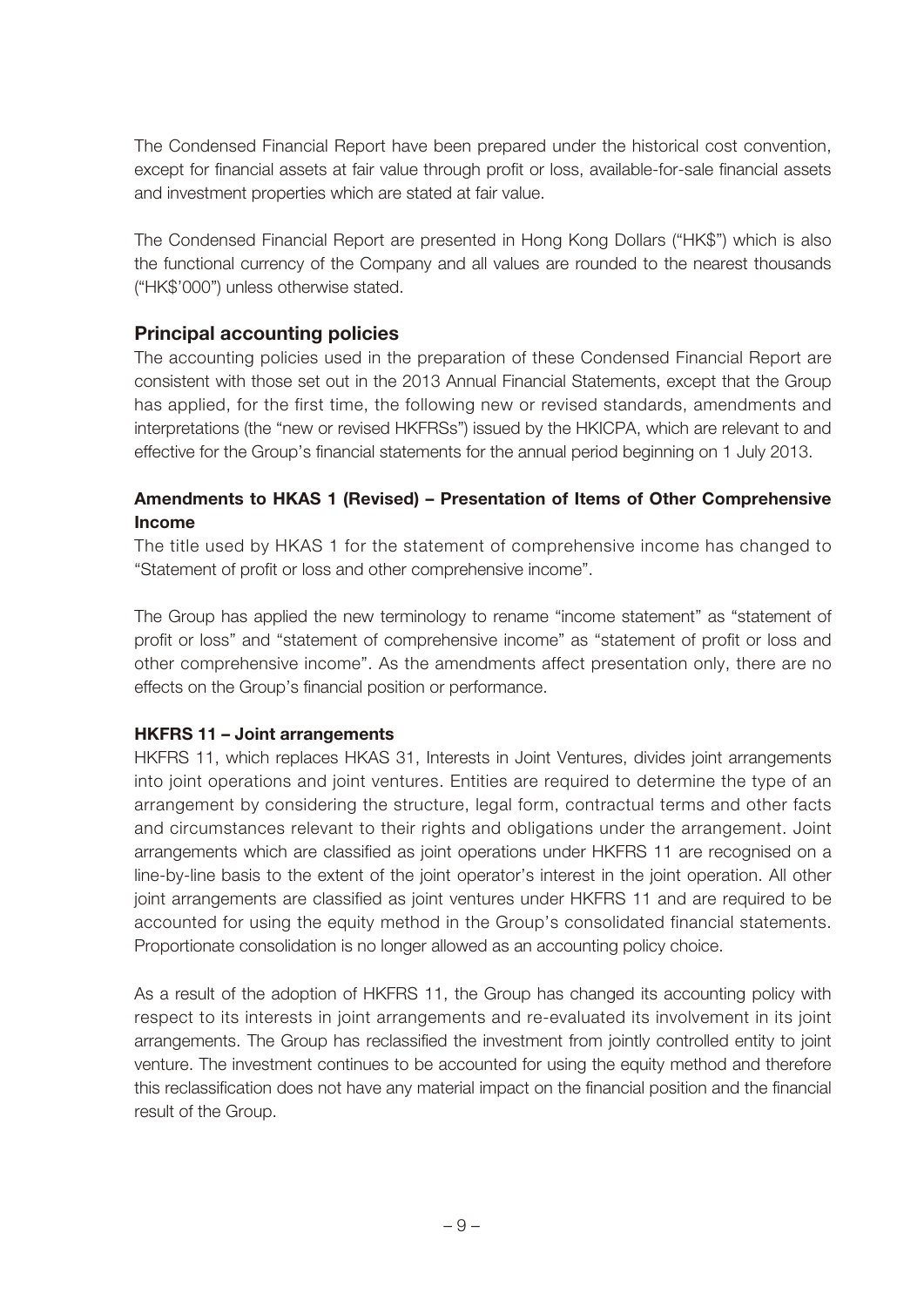#### **HKFRS 12 – Disclosure of interests in other entities**

HKFRS 12 brings together into a single standard all the disclosure requirements relevant to an entity's interests in subsidiaries, joint arrangements, associates and unconsolidated structured entities. The disclosures required by HKFRS 12 are generally more extensive than those previously required by the respective standards. Since those disclosure requirements only apply to a full set of financial statements, the Group has not made additional disclosures in the Condensed Financial Report as a result of adopting HKFRS 12.

#### **HKFRS 13 – Fair value measurement**

HKFRS 13 replaces existing guidance in individual HKFRSs with a single source of fair value measurement guidance. HKFRS 13 also contains extensive disclosure requirements about fair value measurements for both financial instruments and non-financial instruments. Some of the disclosures are specifically required for financial instruments in the interim financial reports. The adoption of HKFRS 13 does not have any material impact on the fair value measurements of the Group's assets and liabilities.

#### **Annual improvements to HKFRSs 2009–2011 cycle**

This cycle of annual improvements contains amendments to five standards with consequential amendments to other standards and interpretations. Among them, HKAS 34 has been amended to clarify that total assets for a particular reportable segment are required to be disclosed only if the amounts are regularly provided to the chief operating decision maker (the "CODM") and only if there has been a material change in the total assets for that segment from the amount disclosed in the last annual financial statements. The amendment also requires the disclosure of segment liabilities if the amounts are regularly provided to the CODM and there has been a material change in the amounts compared with the last annual financial statements. The amendment does not have any impact on the segment disclosure of the Group because the amounts of segment liabilities are not regularly provided to the CODM (i.e. the executive directors).

The directors of the Company anticipate that the application of new and revised HKFRSs but not yet effective will have no material impact on the results and the financial position of the Group.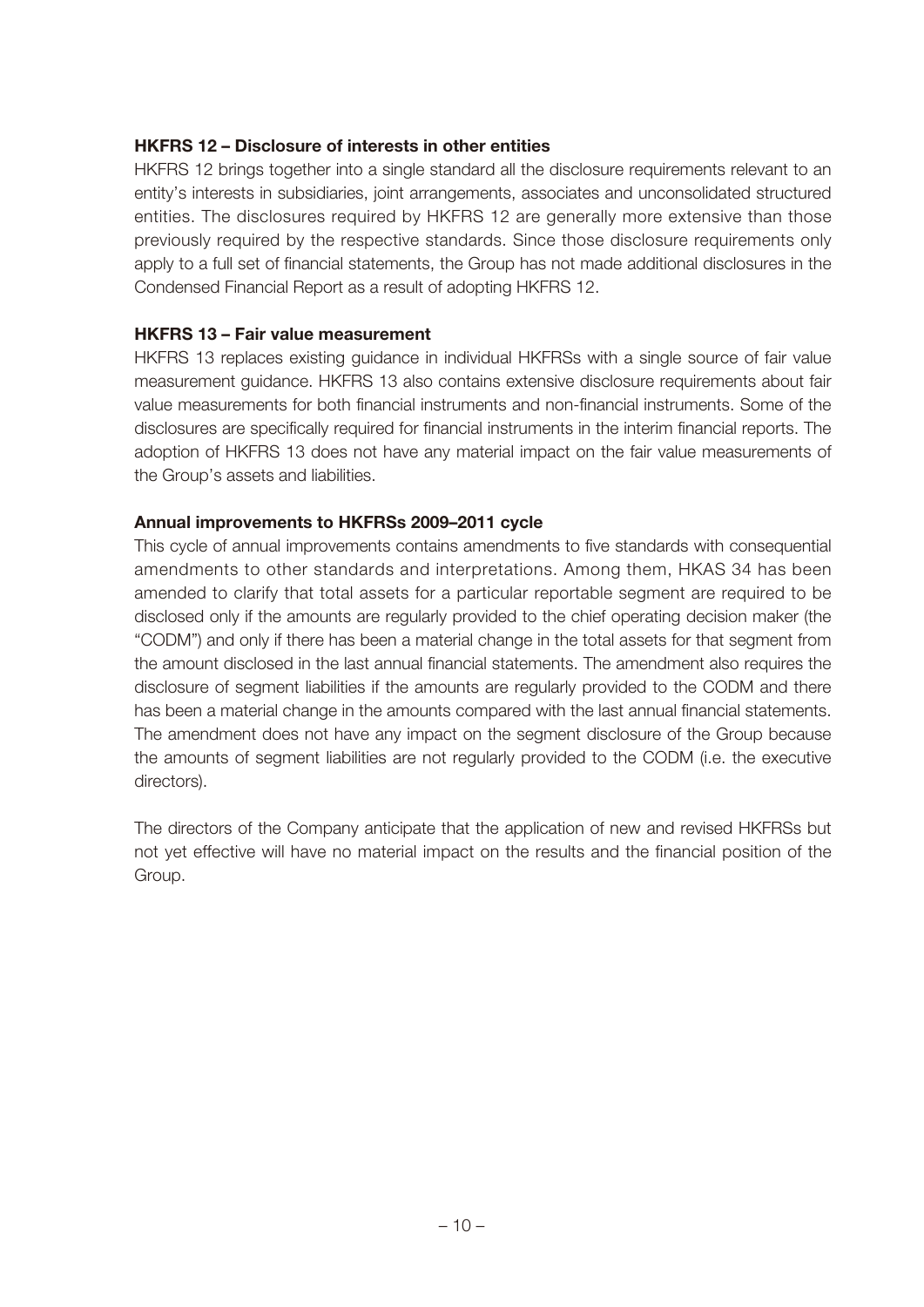#### **3. SEGMENT INFORMATION**

The Group has identified the following operating segments.

| Property Assembly and Brokerage<br><b>Business:</b> | Provision of property brokerage services; provision of<br>schemes for property consolidation, assembly and<br>redevelopment; and property trading                |
|-----------------------------------------------------|------------------------------------------------------------------------------------------------------------------------------------------------------------------|
| <b>Property Development Business:</b>               | The Group's property development business is<br>segregated further into two reportable segments on<br>a geographical basis - Hong Kong and the United<br>Kingdom |

Reported segment information is based on internal management reporting information that is regularly reviewed by the chief operating decision-maker, i.e. the executive directors. The executive directors assess segment profit or loss using a measure of operating profit. The measurement policies the Group used for segment reporting under HKFRS 8 are the same as those used in its HKFRS financial statements, except that certain items are not included in arriving at the operating results of the operating segments (mainly corporate income and expenses).

Segment assets include all assets with the exception of corporate assets, including availablefor-sale financial assets and corporate assets which are not directly attributable to the business activities of operating segments as these assets are managed on a group basis.

|                                                        | <b>Property Assembly and</b><br><b>Brokerage Business</b><br>Six months ended<br>31 December |                                 | <b>Property Development</b><br><b>Business - Hong Kong</b><br>Six months ended<br>31 December |                                 | <b>Property Development</b><br><b>Business - the United</b><br>Kingdom<br>Six months ended<br>31 December |                                 | Total<br>Six months ended<br>31 December |                                 |
|--------------------------------------------------------|----------------------------------------------------------------------------------------------|---------------------------------|-----------------------------------------------------------------------------------------------|---------------------------------|-----------------------------------------------------------------------------------------------------------|---------------------------------|------------------------------------------|---------------------------------|
|                                                        | 2013<br>(Unaudited)<br><b>HK\$'000</b>                                                       | 2012<br>(Unaudited)<br>HK\$'000 | 2013<br>(Unaudited)<br><b>HK\$'000</b>                                                        | 2012<br>(Unaudited)<br>HK\$'000 | 2013<br>(Unaudited)<br><b>HK\$'000</b>                                                                    | 2012<br>(Unaudited)<br>HK\$'000 | 2013<br>(Unaudited)<br><b>HK\$'000</b>   | 2012<br>(Unaudited)<br>HK\$'000 |
| Reportable segment revenue:<br>From external customers | 47,724                                                                                       | 25,508                          |                                                                                               |                                 |                                                                                                           | -                               | 47,724                                   | 25,508                          |
| Reportable segment profit/(loss)                       | 14,176                                                                                       | (18,027)                        | (591)                                                                                         | 1,780                           | 2,383                                                                                                     |                                 | 15,968                                   | (16, 247)                       |
| Reportable segment assets                              | 644,712                                                                                      | 1,068,642                       | 448,493                                                                                       | 817,126                         | 342,869                                                                                                   |                                 | 1,436,074                                | 1,885,768                       |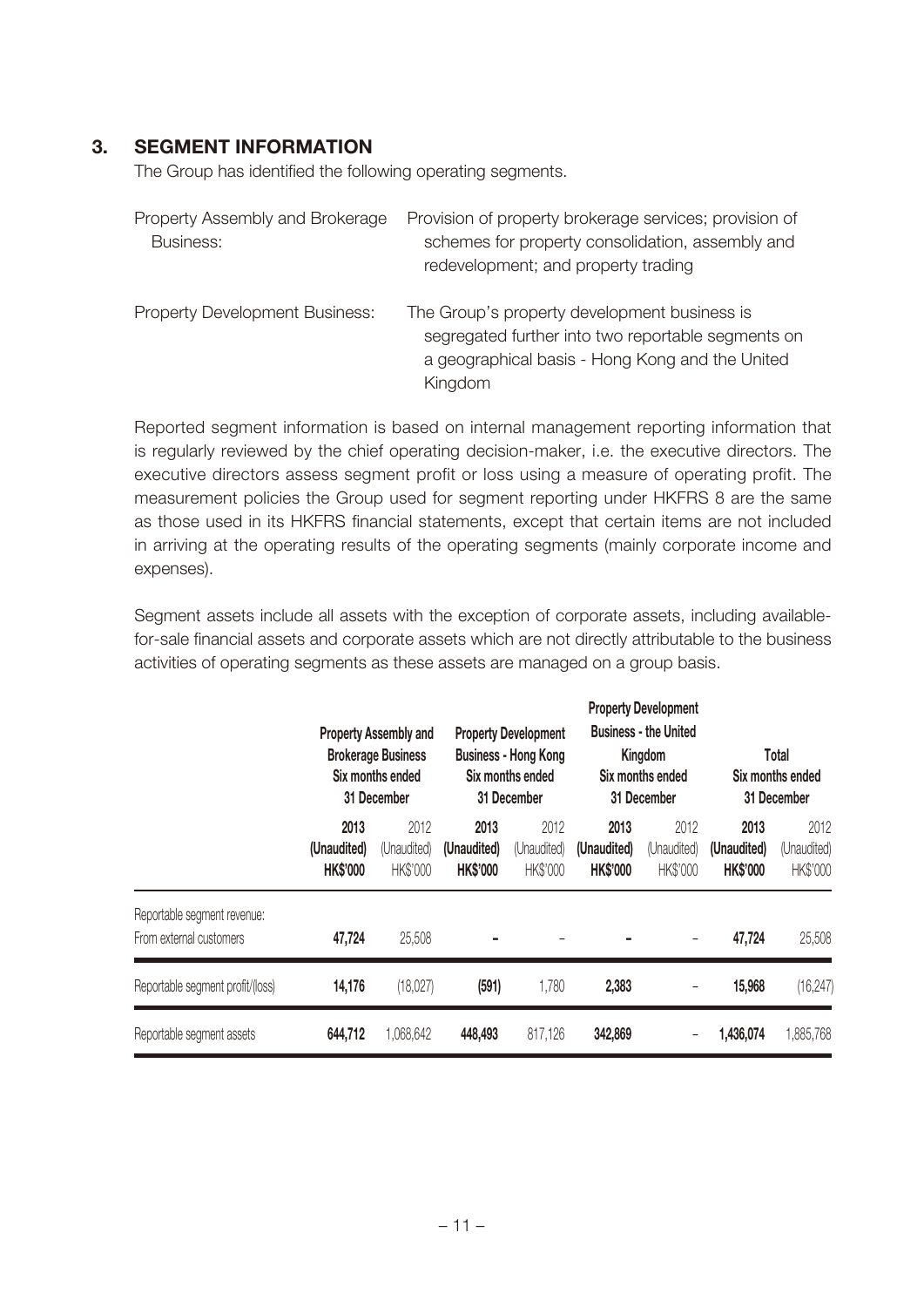The totals presented for the Group's operating segments reconcile to the Group's key financial figures as presented in the financial statements as follows:

|                                                                                 | Six months ended<br>31 December        |                                 |  |
|---------------------------------------------------------------------------------|----------------------------------------|---------------------------------|--|
|                                                                                 | 2013<br>(Unaudited)<br><b>HK\$'000</b> | 2012<br>(Unaudited)<br>HK\$'000 |  |
| Reportable segment profit/(loss)                                                | 15,968                                 | (16, 247)                       |  |
| Renovation service income                                                       |                                        | 28                              |  |
| Net fair value gain on financial assets at fair value<br>through profit or loss |                                        | 462                             |  |
| Reclassified from equity to profit or loss on significant                       |                                        |                                 |  |
| decline in fair value of available-for-sale financial assets                    | (9,865)                                |                                 |  |
| Unallocated corporate income                                                    | 33,615                                 | 6,064                           |  |
| Unallocated corporate expenses                                                  | (6, 141)                               | (9, 467)                        |  |
| Profit/(Loss) before income tax                                                 | 33,577                                 | (19, 160)                       |  |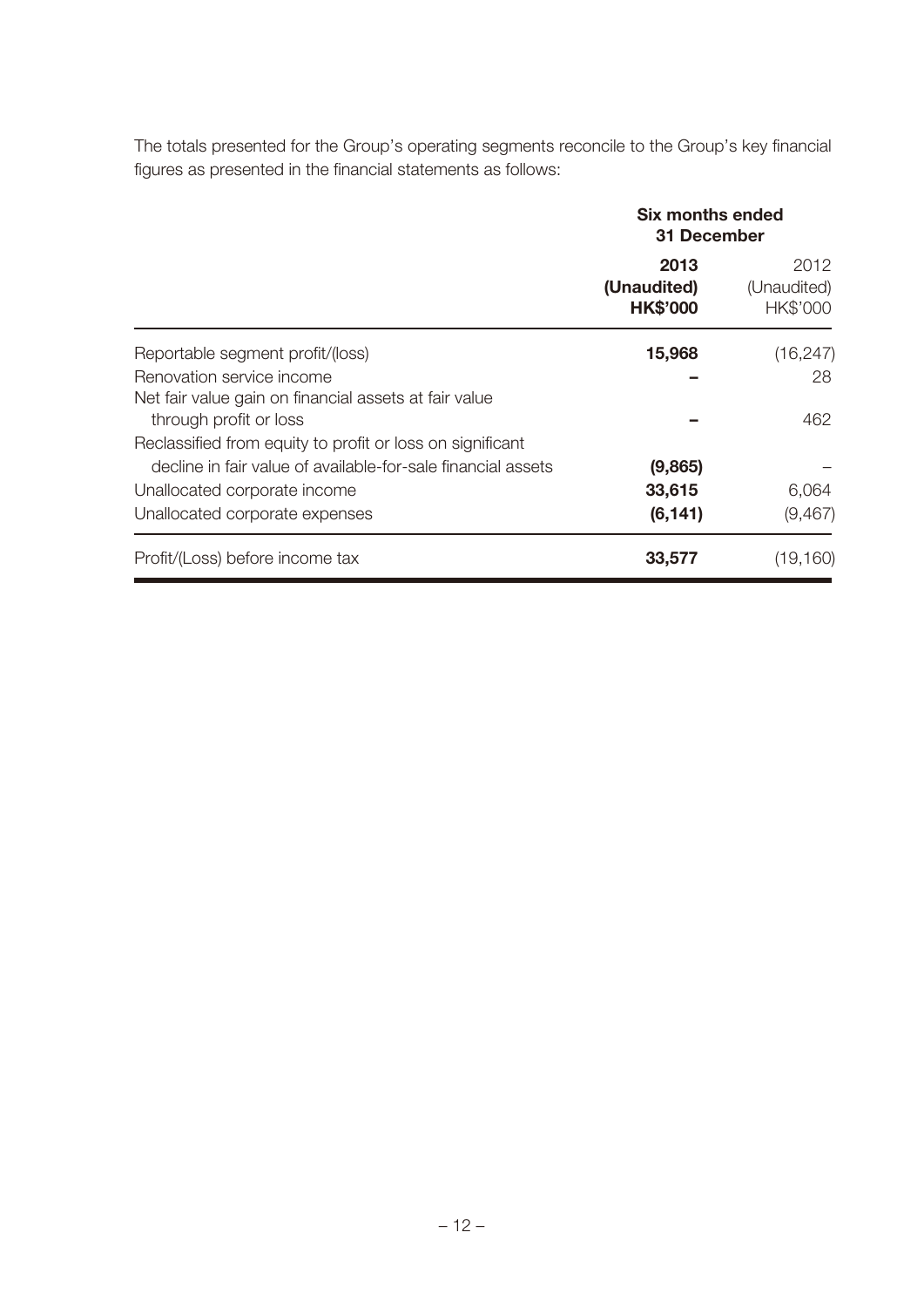### **4. REVENUE AND OTHER INCOME**

The Group's principal activities are disclosed in note 1 to this announcement. Revenue from the Group's principal activities and other income recognised during the period are as follows:

|                                                       | <b>Six months ended</b><br>31 December |                                 |  |
|-------------------------------------------------------|----------------------------------------|---------------------------------|--|
|                                                       | 2013<br>(Unaudited)<br><b>HK\$'000</b> | 2012<br>(Unaudited)<br>HK\$'000 |  |
| <b>Revenue</b>                                        |                                        |                                 |  |
| Commission income                                     | 46,933                                 | 24,909                          |  |
| Lease management services income                      | 791                                    | 599                             |  |
|                                                       | 47,724                                 | 25,508                          |  |
| <b>Other income</b>                                   |                                        |                                 |  |
| Dividend income                                       | 1,488                                  | 1,450                           |  |
| Exchange gains, net                                   | 29,313                                 | 4,104                           |  |
| Gain on disposal of property, plant and equipment     |                                        | 3                               |  |
| Interest income                                       | 1,332                                  | 856                             |  |
| Net fair value gain on financial assets at fair value |                                        |                                 |  |
| through profit and loss                               |                                        | 462                             |  |
| Rental income                                         | 4,630                                  | 5,042                           |  |
| Renovation service income                             |                                        | 28                              |  |
| Sundry income                                         | 334                                    | 509                             |  |
|                                                       | 37,097                                 | 12,454                          |  |
|                                                       | 84,821                                 | 37,962                          |  |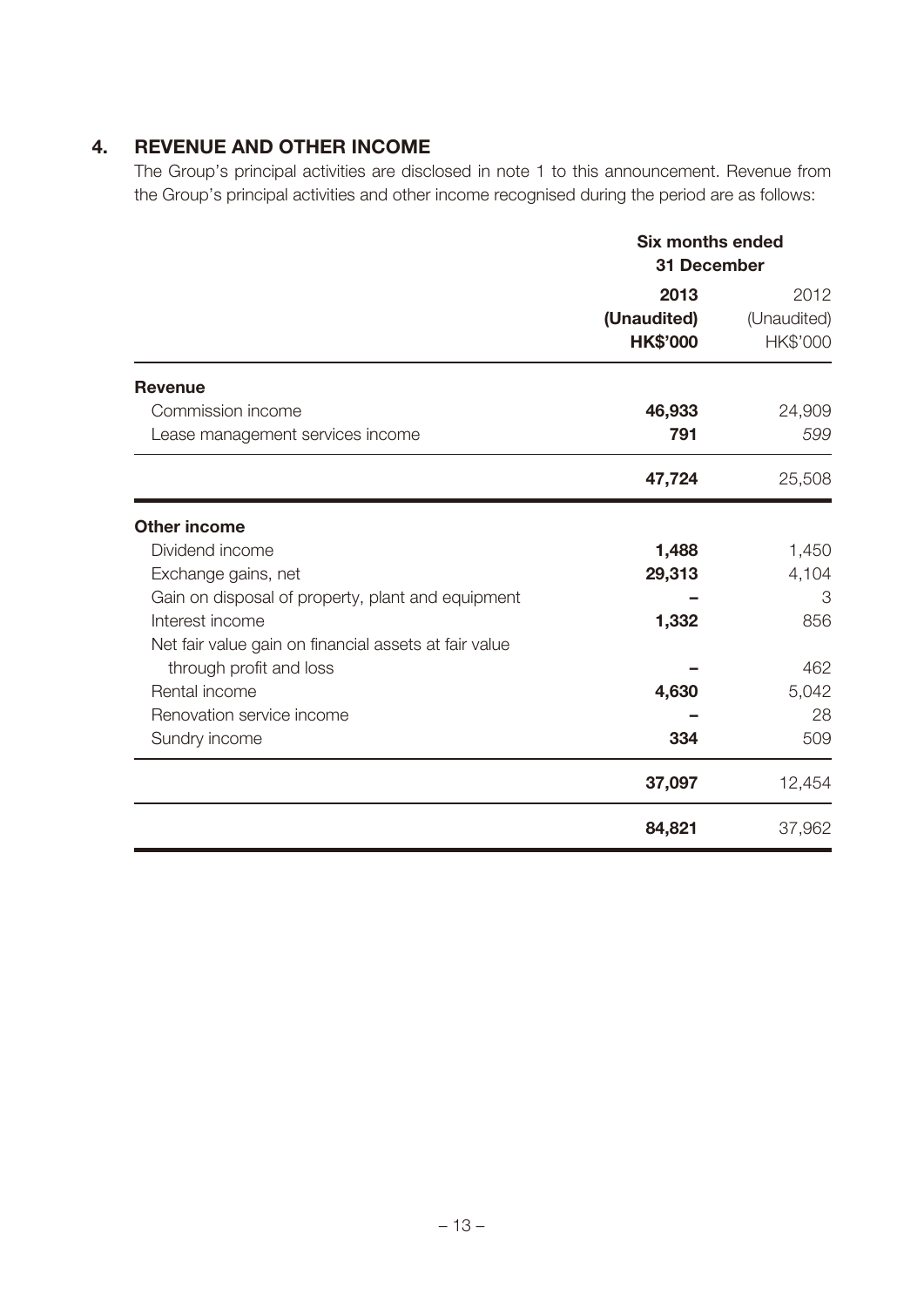### **5. PROFIT/(LOSS) BEFORE INCOME TAX**

The Group's profit/(loss) before income tax is arrived at after charging the following:

|                                                                                                                                                      | <b>Six months ended</b><br>31 December |                                 |  |
|------------------------------------------------------------------------------------------------------------------------------------------------------|----------------------------------------|---------------------------------|--|
|                                                                                                                                                      | 2013<br>(Unaudited)<br><b>HK\$'000</b> | 2012<br>(Unaudited)<br>HK\$'000 |  |
| Depreciation<br>Directors' remuneration<br>Equity-settled share-based payments expenses<br>Reclassified from equity to profit or loss on significant | 3,911<br>970                           | 4,199<br>880<br>3,505           |  |
| decline in fair value of available-for-sale financial assets                                                                                         | 9,865                                  |                                 |  |

### **6. INCOME TAX EXPENSE**

Hong Kong profits tax has been provided at the rate of 16.5% (six months ended 31 December 2012: 16.5%) on the estimated assessable profit arising in Hong Kong for the current period.

Taxation for overseas subsidiaries is charged at the appropriate current rates of taxation ruling in the relevant countries.

#### **7. DIVIDENDS**

The Board does not recommend the payment of an interim dividend for the six months ended 31 December 2013 (six months ended 31 December 2012: Nil).

### **8. EARNINGS/(LOSS) PER SHARE**

The calculation of basic earnings/(loss) per share is based on the following:

|                                                                                                                        | Six months ended<br>31 December |                     |
|------------------------------------------------------------------------------------------------------------------------|---------------------------------|---------------------|
|                                                                                                                        | 2013<br>(Unaudited)             | 2012<br>(Unaudited) |
| Profit/(Loss) for the period, attributable to owners of<br>the Company (HK\$'000)                                      | 30,120                          | (19, 742)           |
| Weighted average number of ordinary shares for<br>the purpose of basic and diluted earnings/(loss)<br>per share ('000) | 3,478,500                       | 3,478,500           |
| Basic and diluted earnings/(loss) per share (HK cent)                                                                  | 0.87                            | (0.57)              |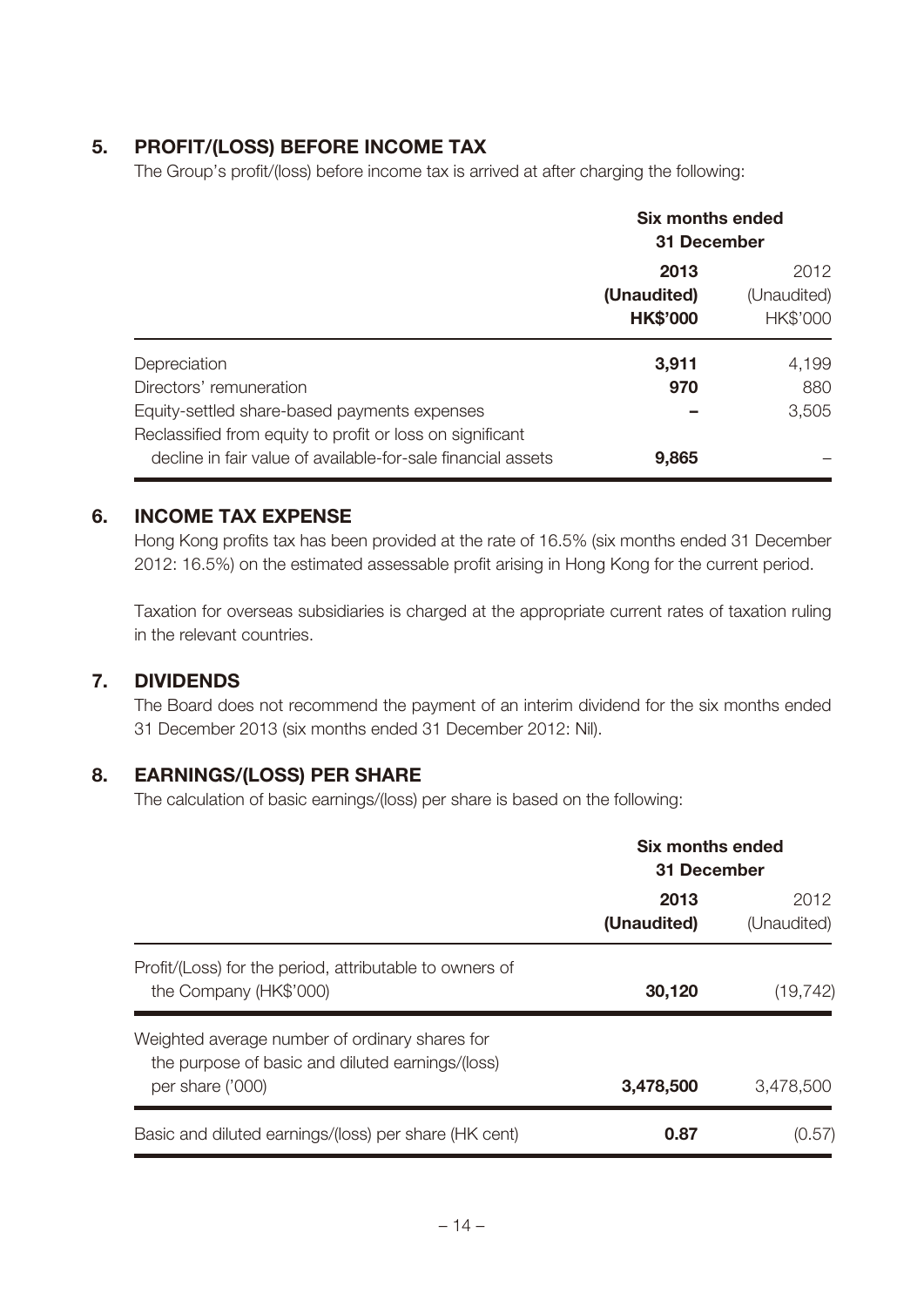There were no diluted potential ordinary shares for the six months ended 31 December 2013 and 2012 as the outstanding share options were out of the money for the purpose of the diluted earnings/(loss) per share calculation.

#### **9. GOODWILL**

Goodwill arose from the acquisition of Richfield Realty Limited ("Richfield Realty") in 2007. The net carrying amount of goodwill can be analysed as follows:

|                                                                        | 31 December<br>2013            | 30 June<br>2013       |
|------------------------------------------------------------------------|--------------------------------|-----------------------|
|                                                                        | (Unaudited)<br><b>HK\$'000</b> | (Audited)<br>HK\$'000 |
| Attributable to the Property Assembly and<br><b>Brokerage Business</b> | 271,000                        | 271,000               |

### **10. AVAILABLE-FOR-SALE FINANCIAL ASSETS**

|                                                                                                           | 31 December<br>2013<br>(Unaudited)<br><b>HK\$'000</b> | 30 June<br>2013<br>(Audited)<br>HK\$'000 |
|-----------------------------------------------------------------------------------------------------------|-------------------------------------------------------|------------------------------------------|
| Listed equity securities – Hong Kong<br>Listed debts investments - Hong Kong<br>Unlisted investment funds | 53,387<br>26,338<br>23,735                            | 33,658<br>25,728<br>31,290               |
|                                                                                                           | 103,460                                               | 90,676                                   |
| Net carrying amount at beginning of the period/year<br>Additions<br><b>Disposals</b>                      | 90,676<br>1,054                                       | 93,797<br>(2, 365)                       |
| Change in fair value credited/(debited) to revaluation reserve<br>in equity                               | 11,730                                                | (756)                                    |
| Net carrying amount at end of the period/year                                                             | 103,460                                               | 90,676                                   |

Listed equity securities, listed debts investments and unlisted investment funds with carrying amounts of HK\$53,387,000 (30 June 2013: HK\$33,658,000), HK\$26,338,000 (30 June 2013: HK\$25,728,000) and HK\$13,757,000 (30 June 2013: HK\$22,325,000) respectively are stated at fair value. The fair values have been determined directly by reference to published price and quotations in active markets.

Unlisted investment funds with a carrying amount of HK\$9,978,000 (30 June 2013: HK\$8,965,000) are measured at cost less impairment losses as the variability in the range of reasonable fair value estimates is significant and the probabilities of the various estimates within the range cannot be reasonably assessed and used in estimating fair value. The directors of the Company are of the opinion that the fair value cannot be measured reliably.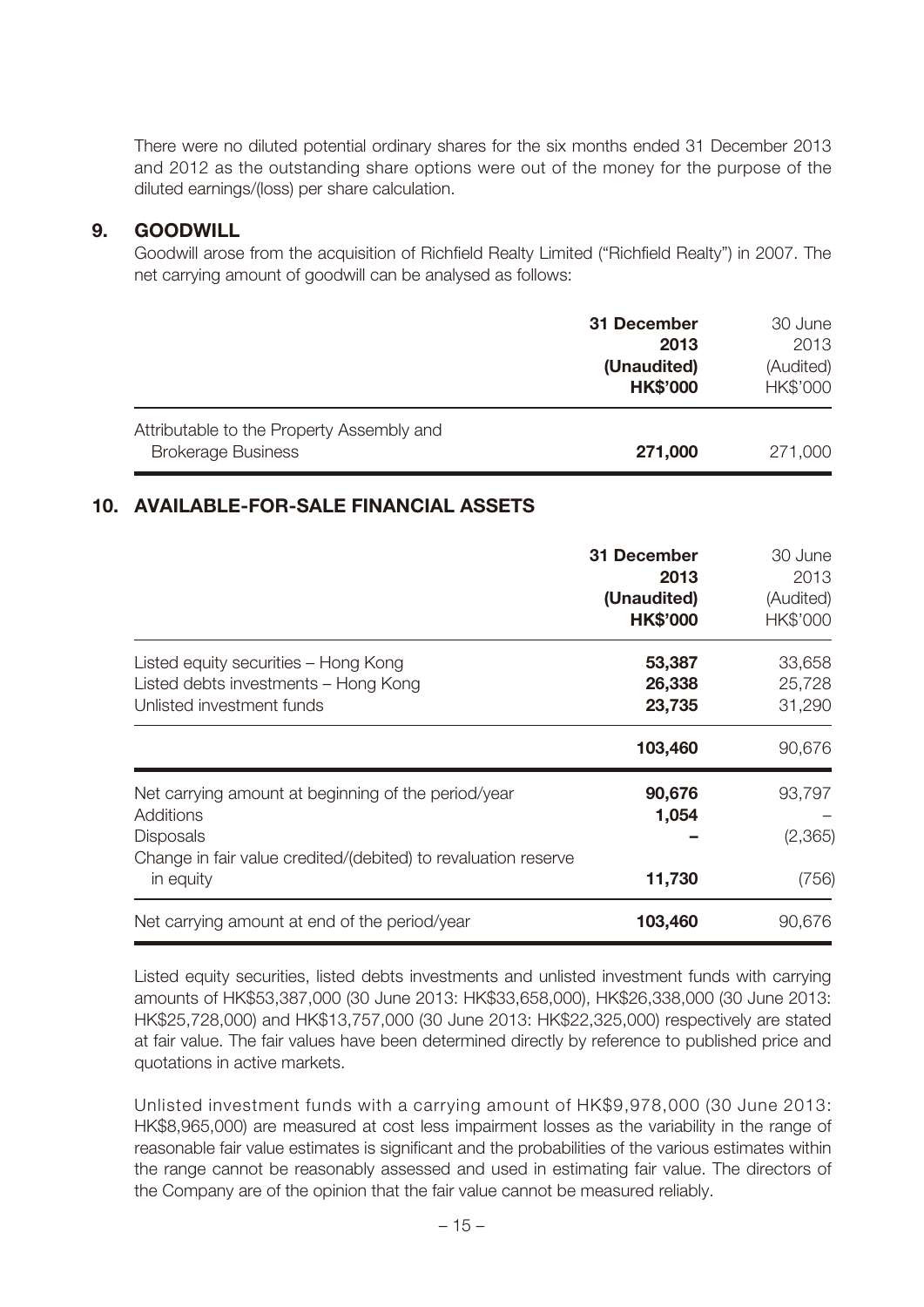As at 31 December 2013, available-for-sale financial assets were individually determined to be impaired on the basis of a material decline in their fair value below cost which indicated that the investment costs may not be recovered. During the period, an impairment loss of HK\$9,865,000 (six months ended 31 December 2012: Nil) on these investments was recognised in profit or loss. As at 31 December 2013, the fair value of individual impaired available-for-sale equity securities was nil (30 June 2013: Nil).

### **11. TRADE RECEIVABLES**

The Group generally allows a credit period of 1 month (2012: 1 month) to its trade customers within Property Assembly and Brokerage Business, in accordance with the terms of the mutual agreements after individual negotiations.

Based on the invoice dates, ageing analysis of trade receivables is as follows:

|                 | 31 December     | 30 June   |
|-----------------|-----------------|-----------|
|                 | 2013            | 2013      |
|                 | (Unaudited)     | (Audited) |
|                 | <b>HK\$'000</b> | HK\$'000  |
| Within 90 days  | 29,101          | 25,108    |
| 91 to 180 days  | 6,574           | 29,689    |
| 181 to 365 days | 2,821           | 1,246     |
| Over 365 days   | 1,287           | 2,630     |
|                 | 39,783          | 58,673    |

### **12. RESTRICTED BANK DEPOSITS**

These bank deposits are kept in the separate bank accounts by the Group as (i) these are temporarily received from the developers of the property assembly projects and are held on behalf of the developers for the purpose of the payments of initial deposits to the owners of the properties in accordance with the provisional sale and purchase agreements; and (ii) the rental income and rental deposits are temporarily received on behalf of the developers.

As these bank deposits are restricted to a specific use by the Group, they are not under the cash management of the Group.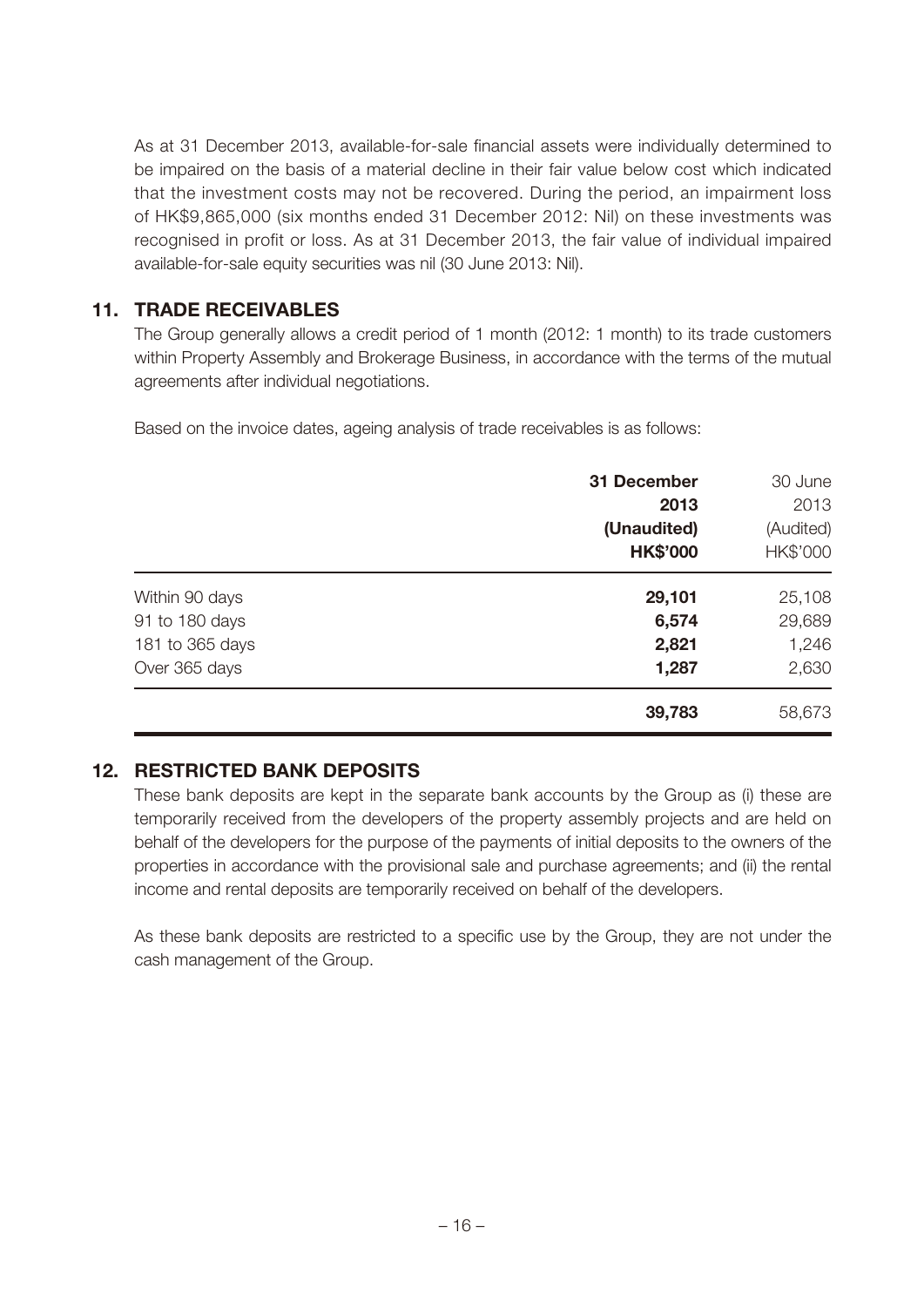#### **13. SHARE CAPITAL**

|                                     | <b>Number</b><br>of shares | (Unaudited)<br><b>HK\$'000</b> |
|-------------------------------------|----------------------------|--------------------------------|
| <b>Authorised</b>                   |                            |                                |
| Ordinary shares of HK\$0.01 each    | 10,000,000,000             | 100,000                        |
| <b>Issued and fully paid</b>        |                            |                                |
| Ordinary shares of HK\$0.01 each    |                            |                                |
| At 1 July 2013 and 31 December 2013 | 3,478,500,000              | 34,785                         |

# **14. MATERIAL RELATED PARTY TRANSACTIONS**

The Group had the following material transactions with its related parties during the period:

|                                                                                                                                                                                           | <b>Six months ended</b><br>31 December |                                 |
|-------------------------------------------------------------------------------------------------------------------------------------------------------------------------------------------|----------------------------------------|---------------------------------|
|                                                                                                                                                                                           | 2013<br>(Unaudited)<br><b>HK\$'000</b> | 2012<br>(Unaudited)<br>HK\$'000 |
| Equipment acquired from a related company in which<br>one of the directors of the Company is a common<br>director and controlled by one of the substantial<br>shareholders of the Company | 40                                     | 132                             |
| Printing services fees paid to a related company in which<br>one of the directors of the Company is a common<br>director and controlled by one of the substantial                         |                                        |                                 |
| shareholders of the Company<br>Rental expenses paid to a related company                                                                                                                  | 15                                     | 56                              |
| owned by a director of a subsidiary of the Company<br>Rental expenses paid to a related company                                                                                           | 477                                    | 477                             |
| owned by a substantial shareholder of the Company                                                                                                                                         | 1,920                                  | 1,269                           |
|                                                                                                                                                                                           | 2,452                                  | 1,934                           |

These transactions were conducted at pre-determined prices in accordance with terms mutually agreed between the Group and these related parties. These transactions are conducted in the normal course of business.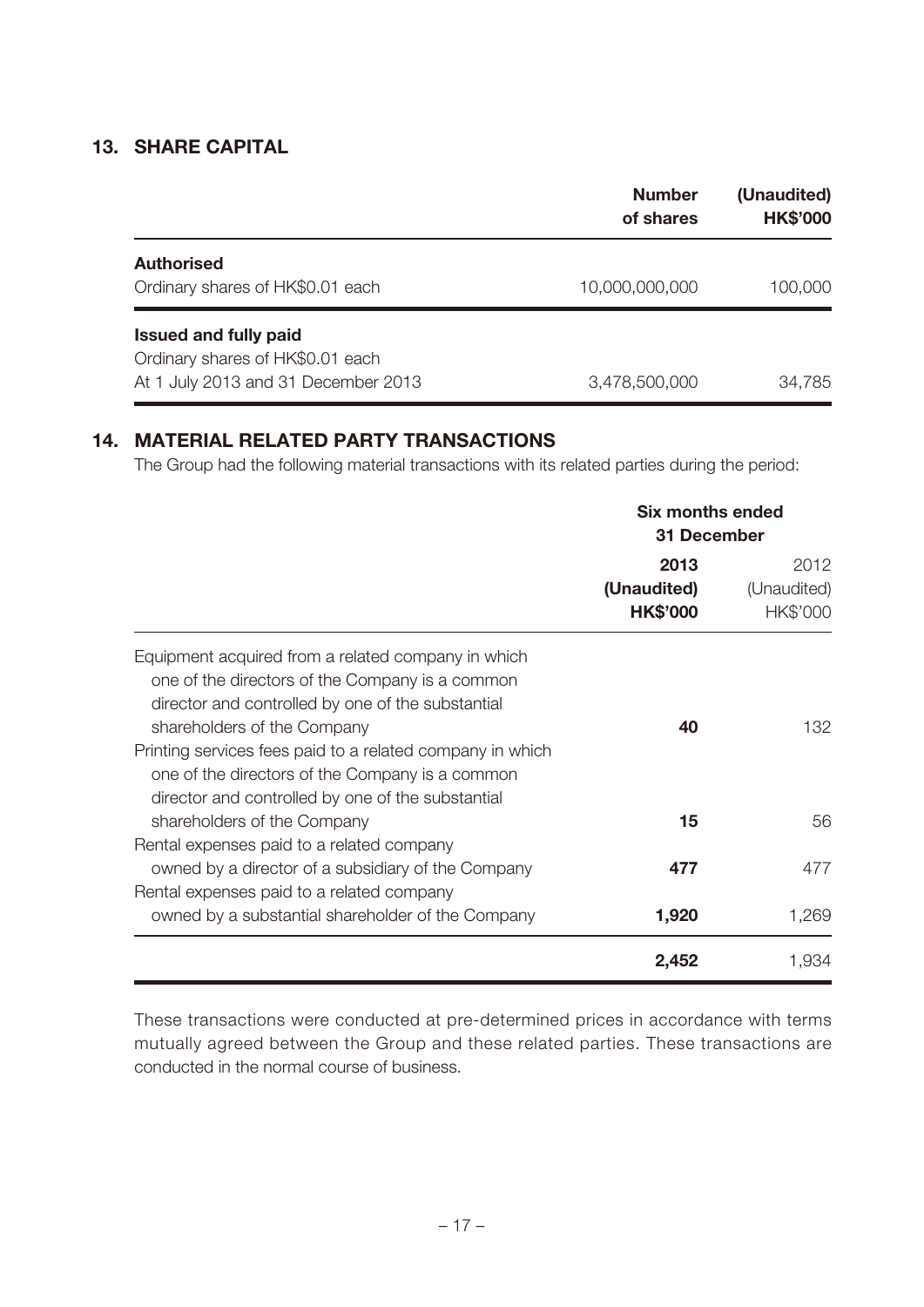Key management personnel compensation

|                                                                         | <b>Six months ended</b><br>31 December |                                 |
|-------------------------------------------------------------------------|----------------------------------------|---------------------------------|
|                                                                         | 2013<br>(Unaudited)<br><b>HK\$'000</b> | 2012<br>(Unaudited)<br>HK\$'000 |
| Salaries and allowances<br>3,951<br>Equity-settled share-based payments |                                        | 2,560<br>3,505                  |
|                                                                         | 3,951                                  | 6,065                           |

#### **15. FAIR VALUE MEASUREMENT OF FINANCIAL INSTRUMENTS**

The following table provides an analysis of financial instruments carried at fair value by level of fair value hierarchy:

- Level 1: Quoted prices (unadjusted) in active markets for identical assets or liabilities;
- Level 2: Inputs other than quoted prices included within level 1 that are observable for the asset and liability, either directly (i.e. as prices) or indirectly (i.e. derived from prices); and
- Level 3: Inputs for the asset and liability that are not based on observable market data (unobservable inputs).

The level in the fair value hierarchy within the financial assets is categorised in its entirely based on the lowest level of input that is significant to the fair value measurement.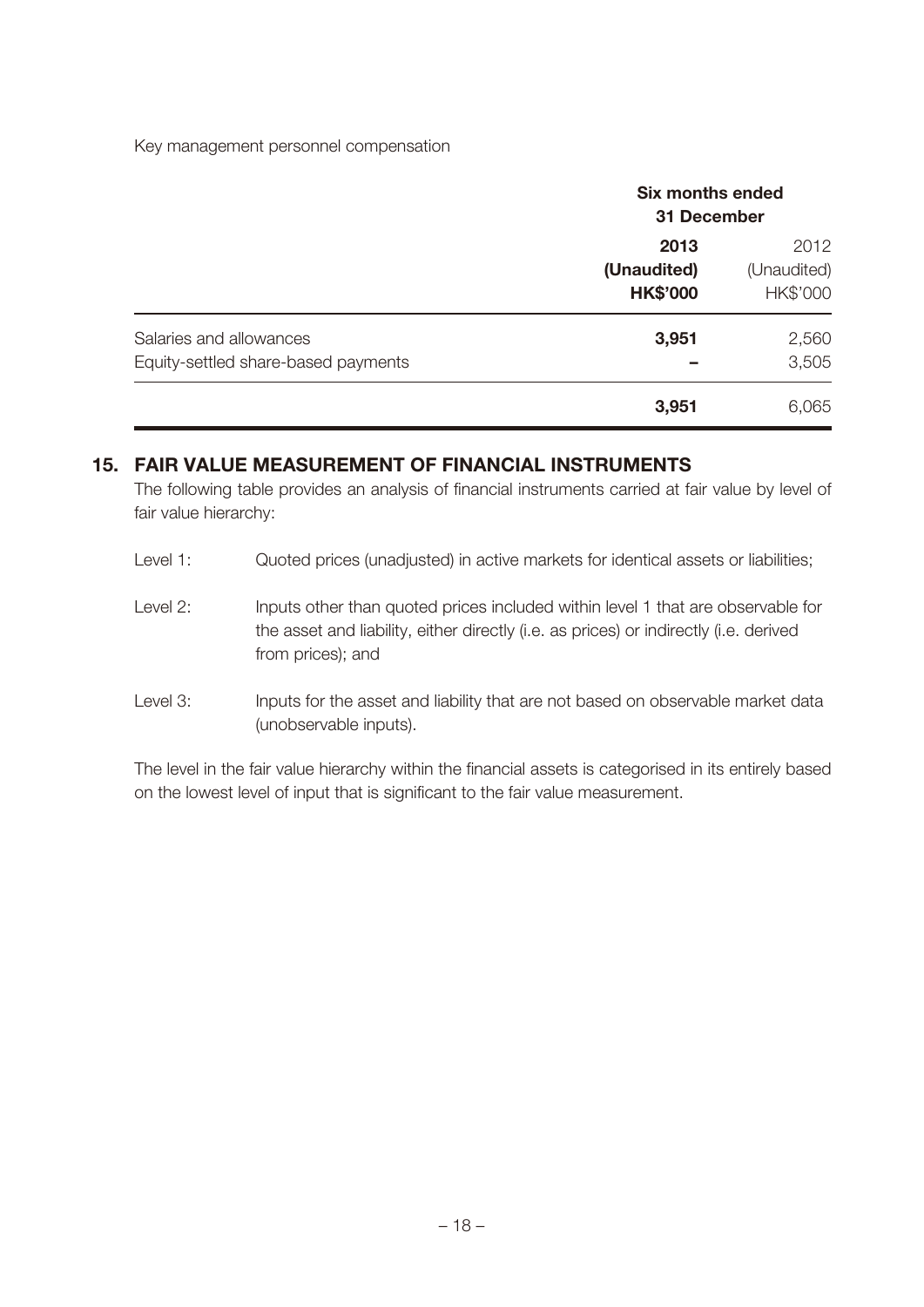|                                                          | Level 1<br><b>HK\$'000</b> | <b>Level 2</b><br><b>HK\$'000</b> | Level <sub>3</sub><br><b>HK\$'000</b> | <b>Total</b><br><b>HK\$'000</b> |
|----------------------------------------------------------|----------------------------|-----------------------------------|---------------------------------------|---------------------------------|
| 31 December 2013                                         |                            |                                   |                                       |                                 |
| Assets:                                                  |                            |                                   |                                       |                                 |
| Available-for-sale financial<br>assets                   |                            |                                   |                                       |                                 |
| - Listed equity securities                               | 53,387                     |                                   |                                       | 53,387                          |
| - Listed debts investments                               | 26,338                     |                                   |                                       | 26,338                          |
| - Unlisted investment funds                              | 13,757                     |                                   |                                       | 13,757                          |
| Financial assets at fair value<br>through profit or loss |                            |                                   |                                       |                                 |
| - Unlisted investment funds                              | 747                        |                                   |                                       | 747                             |
| Total and net fair values                                | 94,229                     |                                   |                                       | 94,229                          |
| 30 June 2013                                             |                            |                                   |                                       |                                 |
| Assets:                                                  |                            |                                   |                                       |                                 |
| Available-for-sale financial<br>assets                   |                            |                                   |                                       |                                 |
| - Listed equity securities                               | 33,658                     |                                   |                                       | 33,658                          |
| - Listed debts investments                               | 25,728                     |                                   |                                       | 25,728                          |
| - Unlisted investment funds                              | 22,325                     |                                   |                                       | 22,325                          |
| Financial assets at fair value<br>through profit or loss |                            |                                   |                                       |                                 |
| - Unlisted investment funds                              | 607                        |                                   |                                       | 607                             |
| Total and net fair values                                | 82,318                     |                                   |                                       | 82,318                          |

During the six months ended 30 June 2013, there was no transfers between Level 1 and Level 2, or transfers into or out of Level 3 in the reporting period.

#### **16. LITIGATIONS**

As at 31 December 2013, there were two litigation claims against the Group. One of the litigation relates to labour dispute made against the Group. This claim concerned the former employee of the Group who made claim on account of alleged bonuses due in relation to the property assembly projects undertaken by the Group during his course of employment. The Labour Tribunal judged that the Group is liable to pay HK\$4,100,000 to the former employee. Accordingly, the provision for legal claim of approximately HK\$4,100,000 has been provided for the year ended 30 June 2013. The Group appealed against the decision to the High Court. As at the date of the approval of the interim result, the litigation is still in progress.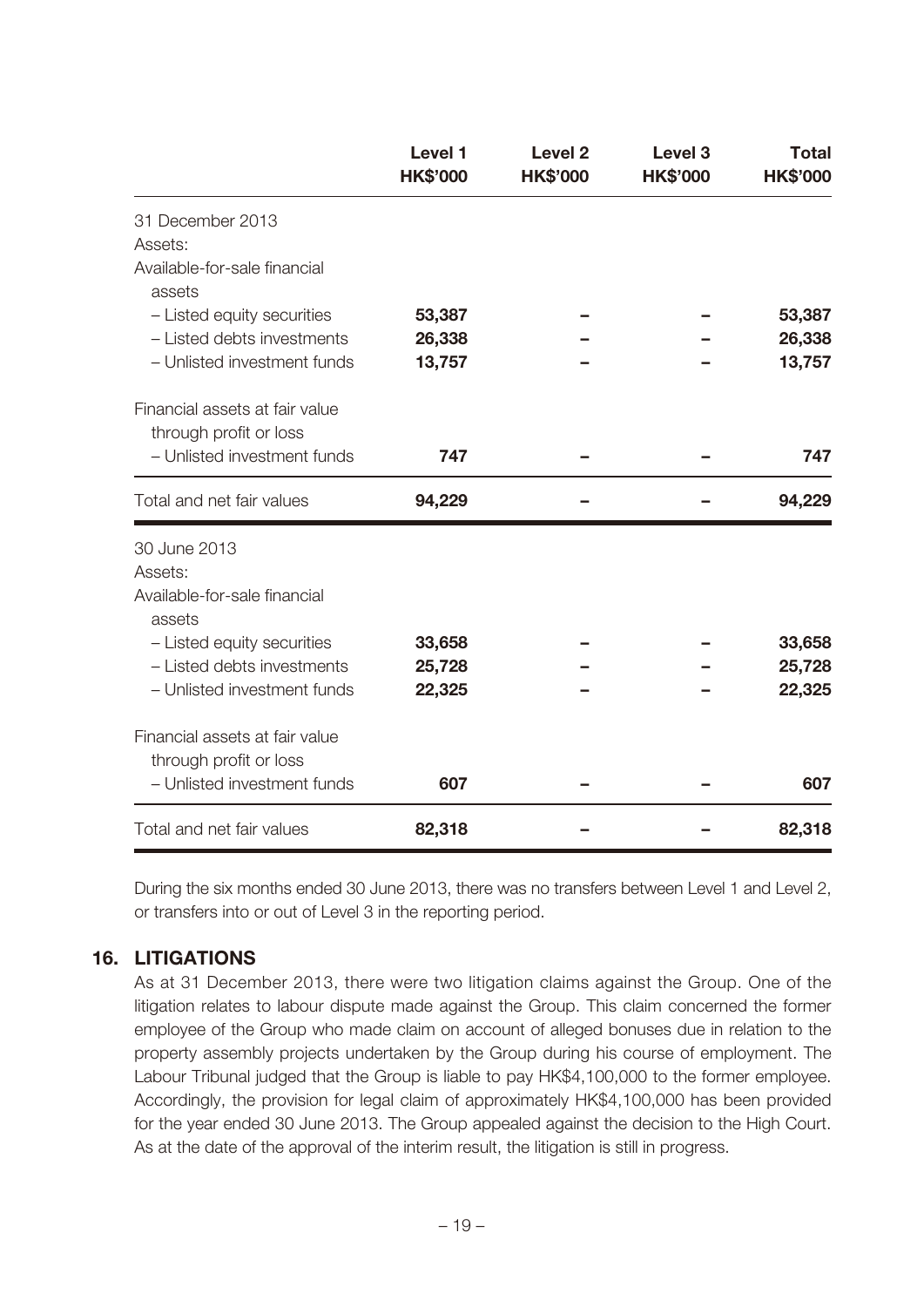In September 2013, there was a litigation relating to the property agency dispute made against the Group and the purchaser. In that action, the plaintiff, being the registered owner of a flat in an old building, sought to obtain, amongst other things, an order from the court to rescind a provisional agreement for sale and purchase under which the plaintiff agreed to sell her property to the purchaser at the consideration and on the terms and conditions stated therein. A global settlement agreement has subsequently been reached by the parties in February 2014 and the parties are seeking the approval of the High Court to allow them to wholly discontinue their respective claims/counterclaims therein with no order as to costs. As at the date of the approval of the interim result, the litigation is still in progress.

#### **17. SUBSEQUENT EVENT**

On 17 January 2014, World Fair Global Limited, a wholly owned subsidiary of the Company has entered into a provisional agreement for sale and purchase with an independent third party to dispose 49% equity interests and 49% of the entire loan due and payable by those wholly owned subsidiaries, which holds those properties located in Nos. 142-154 Carpenter Road, Kowloon, Hong Kong, at the consideration of HK\$225,400,000. Deposits with the total sum of HK\$22,540,000 have been received in January 2014.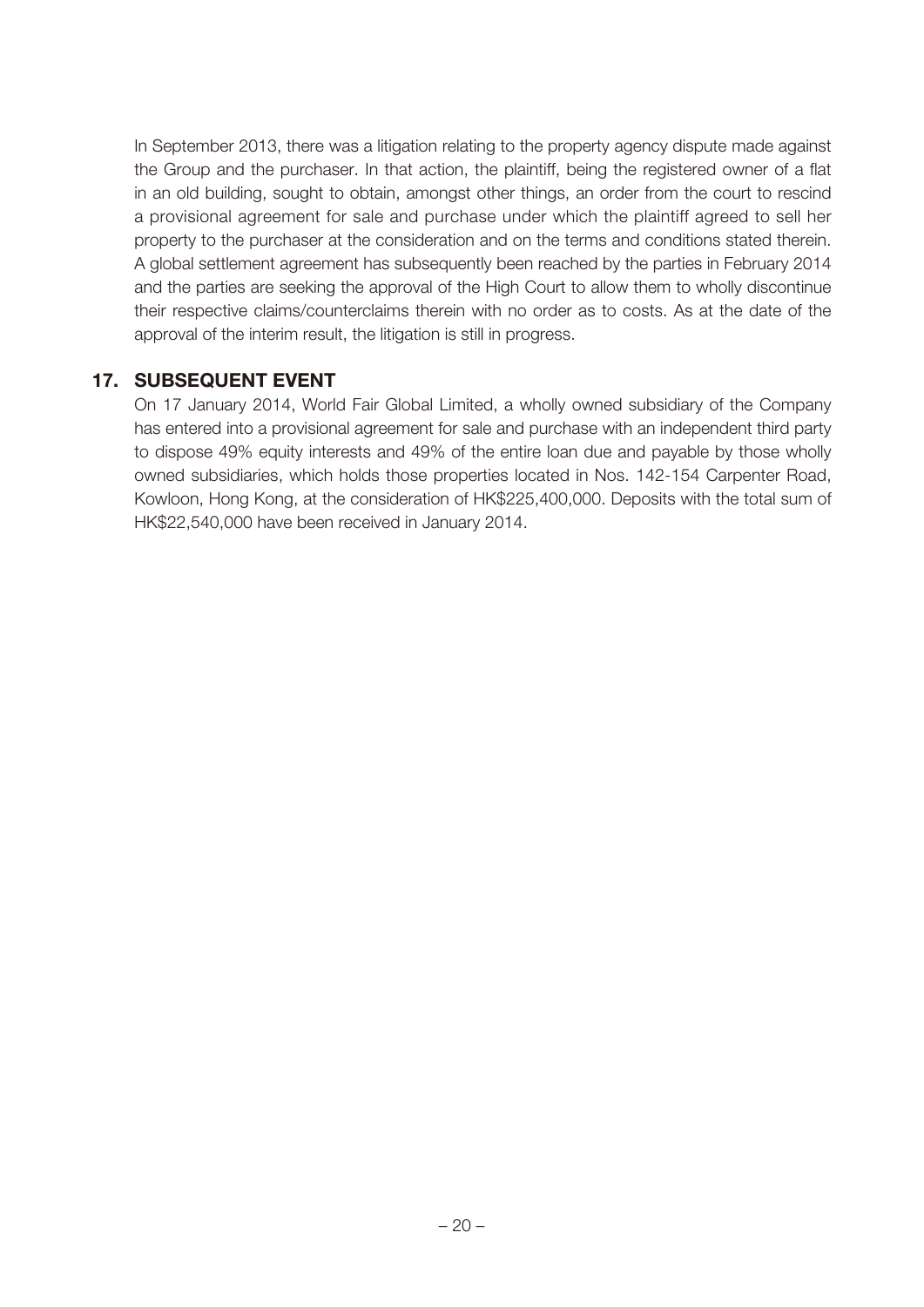### **INTERIM DIVIDEND**

The Board does not recommend the payment of an interim dividend for the six months ended 31 December 2013 (six months ended 31 December 2012: Nil).

### **MANAGEMENT DISCUSSION AND ANALYSIS**

The Group is principally engaged in provision of property brokerage services, carrying out schemes for property consolidation, assembly and redevelopment, property trading and property development.

The Group is continuously reviewing, analysing the potential value and engaging in various property assembly projects in Hong Kong. Those engaged projects are all residential and commercial properties which are located in Hong Kong Island and Kowloon. Regarding the property development business, the Group is engaged in 3 projects, which are located in Hong Kong and London. On 17 January 2014, the Company has entered into a provisional agreement for sale and purchase to dispose 49% equity interests in those wholly owned subsidiaries which holds the properties located in Nos. 142-154 Carpenter Road, Kowloon (the "Carpenter Road Property"). The disposal represents a good opportunity for realisation of the Group's investment in the Carpenter Road Property whilst allows the Group to maintain its interests in the redevelopment of the Carpenter Road Property.

### **FINANCIAL REVIEW**

The Group recorded a turnover of approximately HK\$47,724,000 for the six months ended 31 December 2013, representing an increase of approximately 87% comparing with that of approximately HK\$25,508,000 for the corresponding period of last financial year. The improvement in turnover was mainly attributed to the increase in turnover from the business of property assembly and brokerage. In respect of the business of property assembly and brokerage, it still contributes the whole revenue of the Group for the period and the turnover was increased by 87% compared with the corresponding period of last financial year of approximately HK\$25,508,000 because of the completion of the 2 major property assembly projects during the six months ended 31 December 2013. Only 1 major project was completed during the corresponding period of last financial year.

Profit before income tax of the Group for the six months ended 31 December 2013 was approximately HK\$33,577,000, while a loss before income tax of approximately HK\$19,160,000 was recorded for the corresponding period of last financial year. As a result of the increase in turnover from the business of property assembly and brokerage, the implementation of cost reduction and the exchange gain recognised for the appreciation of British Pound ("GBP"), a profit attributable to owners of the Company for the period of approximately HK\$30,120,000 was recorded compared with the loss attributable to owners of the Company of approximately HK\$19,742,000 for the corresponding period of last financial year.

### **LIQUIDITY, FINANCIAL RESOURCES AND CAPITAL STRUCTURE**

As at 31 December 2013, the Group has net current assets of approximately HK\$1,076,610,000 (30 June 2013: approximately HK\$1,033,740,000), including cash and bank balances of approximately HK\$245,533,000 (30 June 2013: approximately HK\$242,013,000).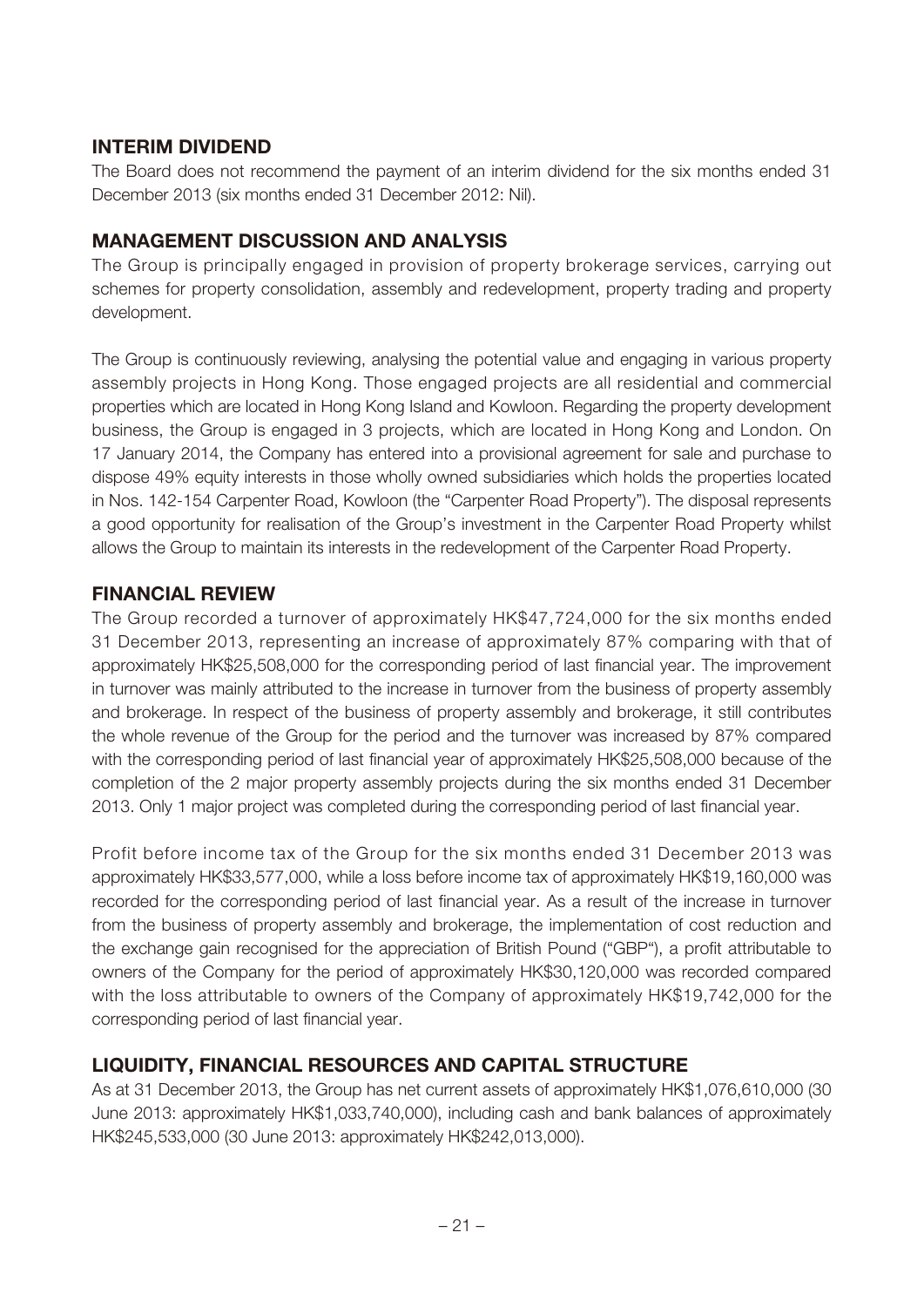The gearing ratio was 18.19% as at 31 December 2013 (30 June 2013: 18.56%). The gearing ratio is derived by dividing the total of bank overdraft, loans and finance lease liabilities by total assets. The gearing ratio remained relatively stable in the financial period under review compared to 30 June 2013.

During the six months ended 31 December 2013, the Group financed its operations with its own working capital and borrowings. As at 31 December 2013, total unsecured and secured bank borrowings of the Group amounted to approximately HK\$367,516,000 (30 June 2013: HK\$370,015,000), which are repayable with a period of not exceeding 5 years. Total other borrowings of the Group amounted to HK\$2,052,000 (30 June 2013: HK\$2,220,000), which are also repayable within a period of not exceeding 5 years.

### **SIGNIFICANT INVESTMENT HELD, MATERIAL ACQUISITIONS OR DISPOSALS OF SUBSIDIARIES AND AFFILIATED COMPANIES, AND FUTURE PLANS FOR MATERIAL INVESTMENTS OR CAPITAL ASSETS**

Save for those disclosed in this interim results, there were no significant investment held, material acquisitions or disposals of subsidiaries and affiliated companies during the six months ended 31 December 2013 and there is no plan for material investments or capital assets as at the date of this interim results.

### **PLEDGE OF ASSETS**

As at 31 December 2013, properties under development, investment properties and leasehold properties of the Group with a carrying value of approximately HK\$441,375,000, HK\$190,000,000 and HK\$99,428,000 (30 June 2013: approximately HK\$435,901,000, HK\$190,000,000 and HK\$100,618,000), respectively were pledged to secure banking facilities for the Group.

### **CONTINGENT LIABILITIES**

Save as disclosed in note 16 to the unaudited condensed financial statements of this interim result, the Company had given guarantees of HK\$472,000,000 (30 June 2013: HK\$728,000,000) in respect of the banking facilities of the subsidiaries and the associate for the property development projects at Nos. 142–154 Carpenter Road, Kowloon, and Nos. 18–32 Junction Road, Kowloon, Hong Kong and investment properties for those shops in Wing Lee Building, Kowloon, Hong Kong, as at 31 December 2013.

### **LEASE AND CONTRACTED COMMITMENTS**

The Group leases a number of properties under operating leases. The leases run for an initial period of two years, with an option to renew the lease and renegotiated the terms at the expiry date or at dates as mutually agreed between the Group and respective landlords/lessors. None of the leases include contingent rentals.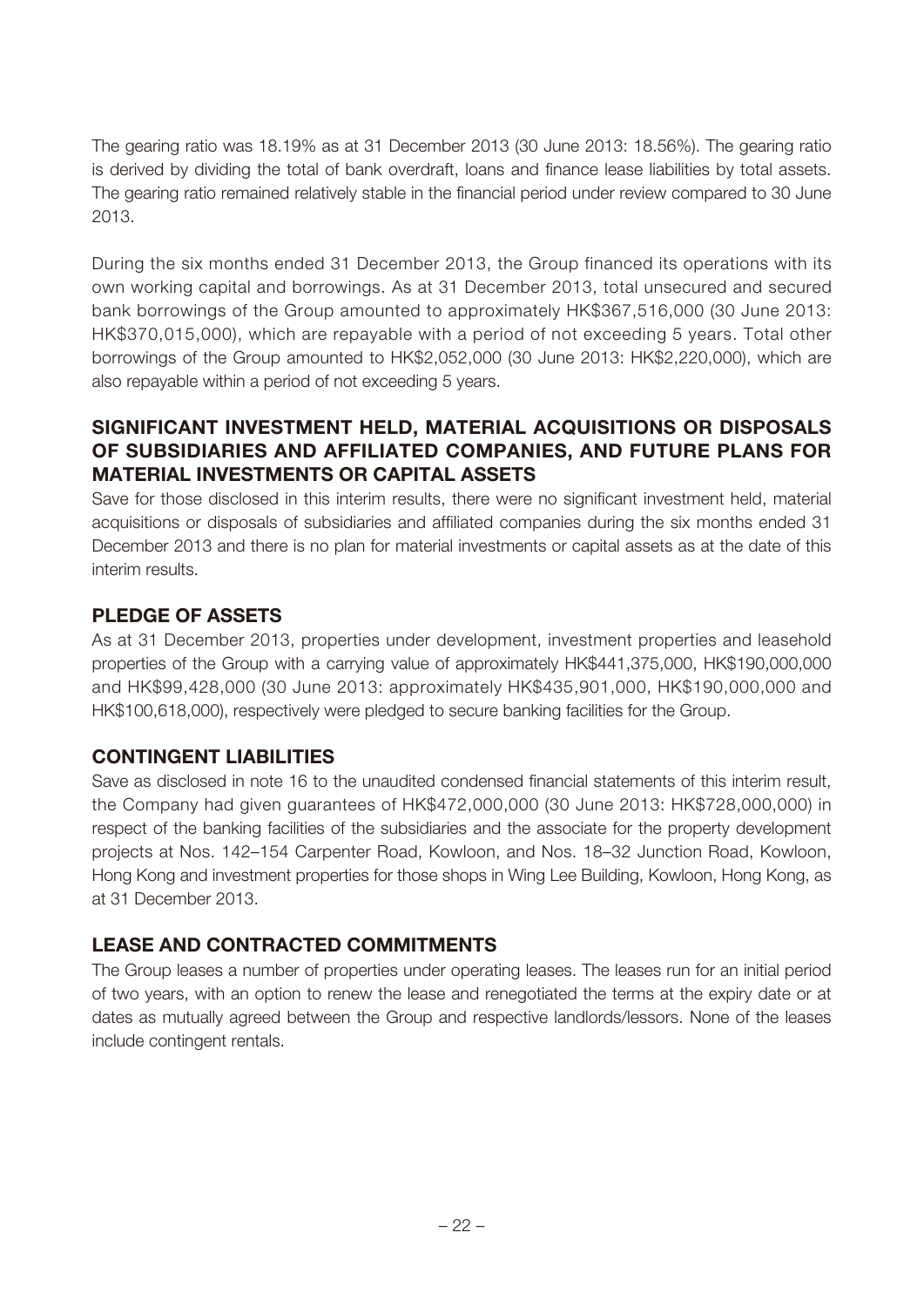At 31 December 2013, the total future minimum lease payments under non-cancellable operating leases payable by the Group as follows:

### **As Lessee**

|                                                 | 31 December<br>2013<br>(Unaudited)<br><b>HK\$'000</b> | 30 June<br>2013<br>(Audited)<br>HK\$'000 |
|-------------------------------------------------|-------------------------------------------------------|------------------------------------------|
| Within one year<br>In the second to fifth years | 3,707                                                 | 3,931<br>1,105                           |
|                                                 | 3,707                                                 | 5,036                                    |

The Group leases its properties under operating lease arrangements which run for an initial period of two years, with an option to renew the lease terms at the expiry date or at dates as mutually agreed between the Group and the respective tenants. None of the leases include contingent rentals.

At 31 December 2013, the Group had future aggregate minimum lease receipts under noncancellable operating leases as follows:

#### **As Lessor**

|                                                 | 31 December<br>2013<br>(Unaudited)<br><b>HK\$'000</b> | 30 June<br>2013<br>(Audited)<br>HK\$'000 |
|-------------------------------------------------|-------------------------------------------------------|------------------------------------------|
| Within one year<br>In the second to fifth years | 12,852<br>13,819                                      | 4,474                                    |
|                                                 | 26,671                                                | 4,474                                    |

Save for the above commitment, as at 31 December 2013, neither the Group nor the Company had any other significant commitments.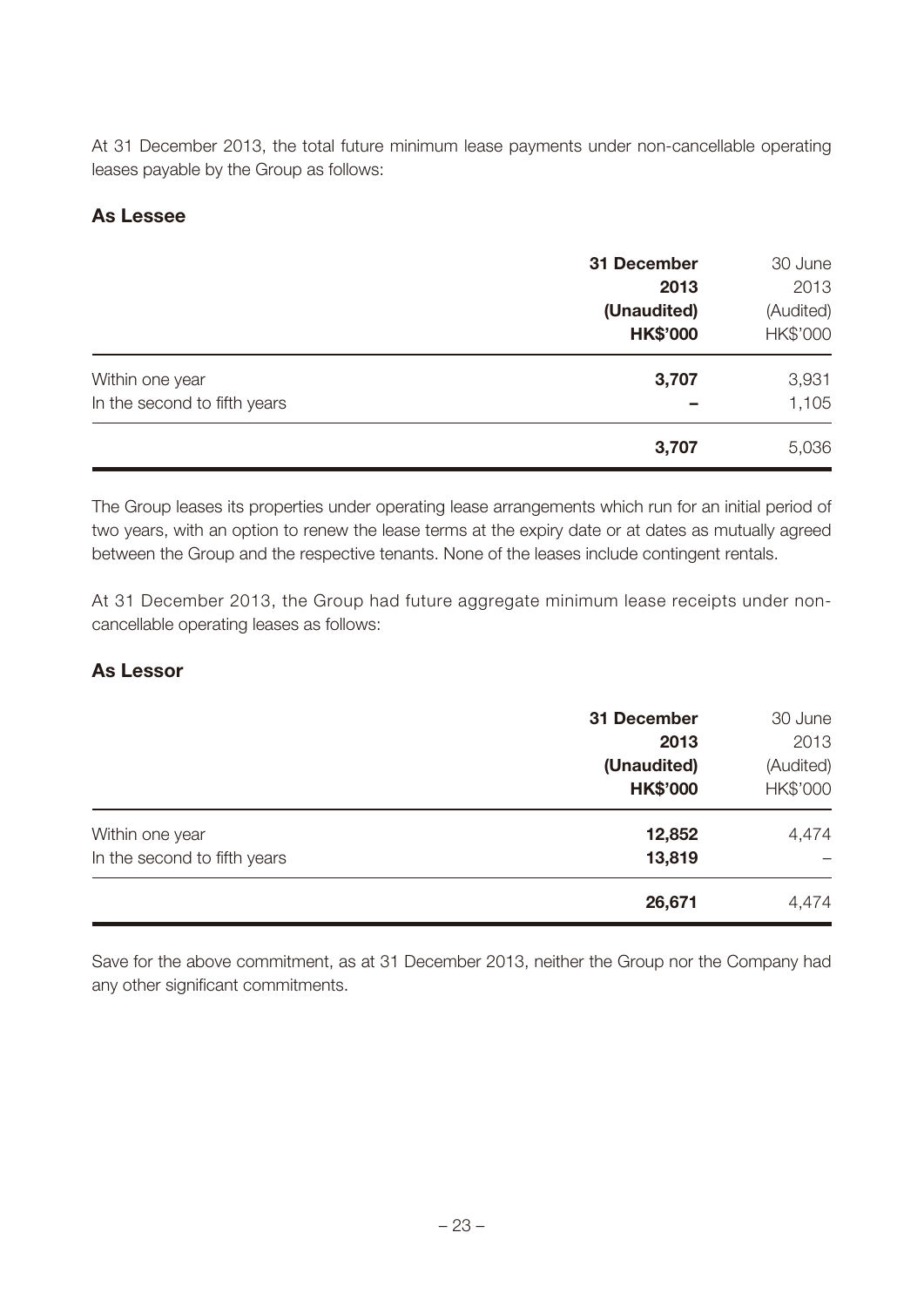### **FOREIGN EXCHANGE EXPOSURE**

The Group's income and expenditure during the six months ended 31 December 2013 were denominated in United States dollars ("US\$"), GBP, HK\$ and Renminbi ("RMB"), and most of the assets and liabilities as at 31 December 2013 were denominated in US\$, GBP, HK\$ and RMB. Accordingly, the Board is of the view that, to a certain extent, the Group is exposed to foreign currency exchange risk. For the US\$ foreign exchange exposure, the Board believes the exposure is small as the exchange rate of US\$ to HK\$ is comparatively stable. However, the Group is exposed to RMB and GBP foreign exchange exposure and fluctuation of exchange rates of RMB and GBP against HK\$ could affect the Group's results of operations. During the period, no hedging transaction or arrangement was made since the exchange rate of RMB and GBP to HK\$ is also fairly stable.

### **TREASURY POLICIES**

The Group adopts a conservative approach towards its treasury policies. The Group strives to reduce exposure to credit risk by performing ongoing credit evaluations of the financial conditions of its customers. To manage liquidity risk, the Board closely monitors the Group's liquidity position to ensure that the liquidity structure of the Group's assets, liabilities and commitments can meet its funding requirements.

### **SEGMENT INFORMATION**

The analysis of the principal activities of the operations of the Group are set out in note 3 to the unaudited condensed financial statements of this interim result.

### **EMPLOYEES AND REMUNERATION POLICIES**

As at 31 December 2013, the Group had 125 (30 June 2013: 133) employees, including Directors. Total staff costs (including Directors' emoluments) were approximately HK\$21,217,000 for the six months ended 31 December 2013 as compared to approximately HK\$32,920,000 for the six months ended 31 December 2012. Remuneration is determined with reference to market terms and the performance, qualification and experience of individual employee. Year-end bonus based on individual performance will be paid to employees as recognition of and reward for their contributions. Other benefits include contributions to statutory mandatory provident fund scheme to its employees in Hong Kong and share option scheme.

### **BUSINESS OVERVIEW**

#### **Property Assembly and Brokerage Business**

The Hong Kong economy grew moderately further in 2013, by approximately 2.9% in real terms over a year earlier. The property market of Hong Kong stayed quiet while fewer trading activities were took place during the period. Various measures adopted by the Government to curb the rising property prices and ensure a healthy development of the property market still managed the demand of the market. The total number of sale and purchase agreements for residential property dropped sharply by approximately 47% from a year earlier. Property owners and developers stayed on the sideline and awaited further changes of the market.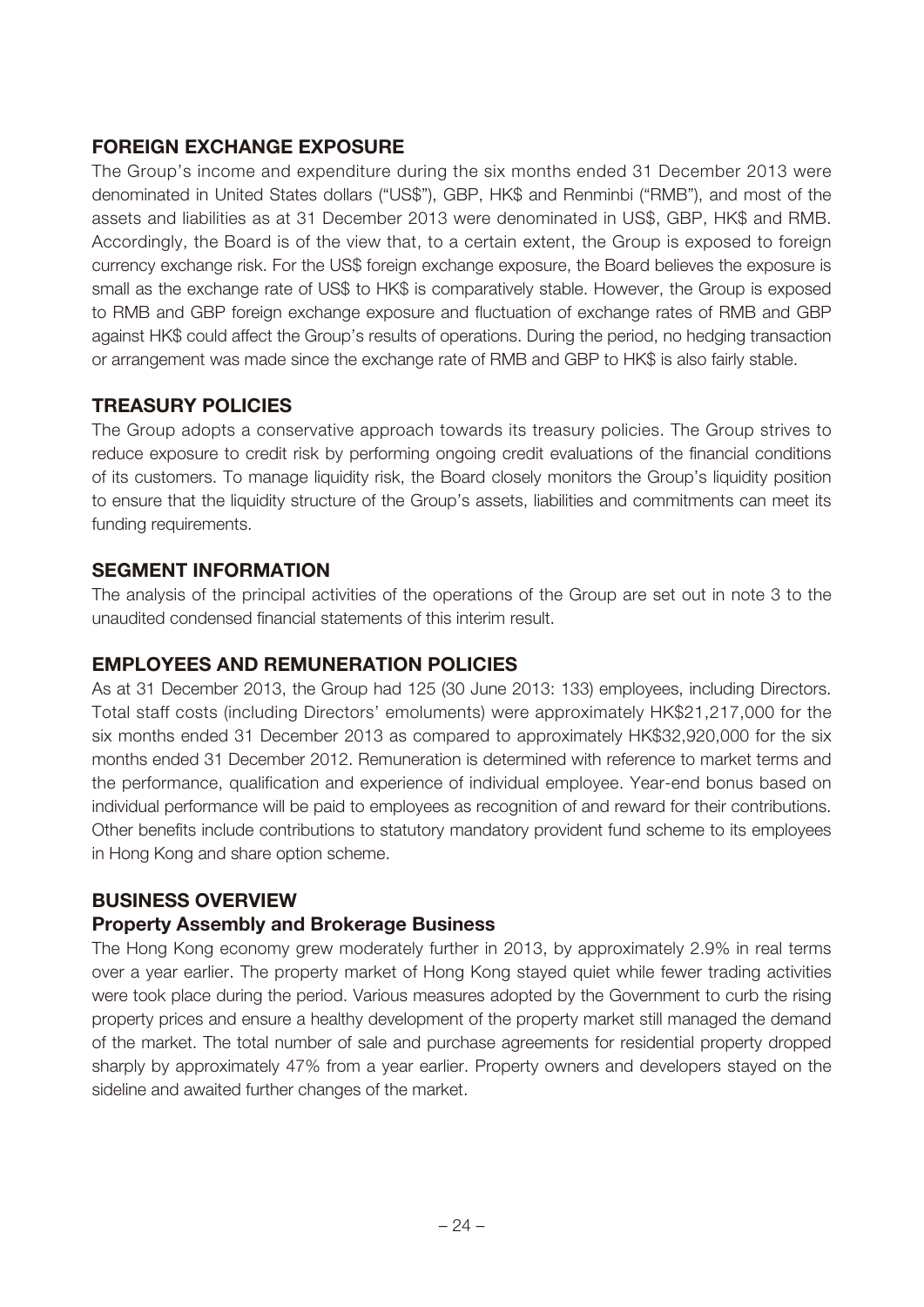During the six months period ended 31 December 2013, the turnover from the property assembly and brokerage business recorded a mild increase to approximately HK\$47,724,000, increase by 87% from the corresponding period of the last financial year of approximately HK\$25,508,000. The Group recorded an operating profit for the property assembly and brokerage business of approximately HK\$14,176,000, compared with the operating loss of approximately HK\$18,027,000 for the corresponding period of the last financial year. Since the cost of acquisition and construction were increased noticeably that affected the development plans of developers and the progress of the property assembly projects. Some of the property assembly projects have been affected and standstill during the period. Yet the mild result improvement for the period was mainly attributable to the completion of two property assembly projects and the implementation of cost reduction for the period.

For the six months ended 31 December 2013, the Group has completed 2 major assembly projects, which are located in Kowloon, including Jordon and Tai Kok Tsui. Those projects are mainly located along the metro line in the city. The total contract sum and the total revenue for those major completed projects recorded for the six months ended 31 December 2013 are approximately HK\$450,378,000 and HK\$26,395,000, respectively, while the total accumulated contract sum for those major completed projects since their commencement is approximately HK\$1,670,974,000. The revenue received from those projects completed in previous years is approximately HK\$12,598,000, and the revenue received from other incomplete projects is approximately HK\$8,731,000.

#### **Property Development Business**

The Group kept on expanding its property development business, with a conservative strategy on investment in new projects in view of the uncertainties in the global scene. It was continues to be affected by various measures adopted by the Government to curb the rising property prices. The property value was dropped moderately for the period.

The shareholder's agreement with a wholly owned subsidiary of Phoenix Asia Real Estate Investment, a customer of the Group, for establishing an associate for a property development project at Nos. 18–32 Junction Road, Kowloon, Hong Kong, which the Group has 30% equity interests, was steadily proceeded in the period. The project has a site area of approximately 10,200 square feet and a gross floor area of approximately 84,000 square feet. The vacant possession of the project was completed in June 2011 and the development work has also been commenced in 2012. The Group intended to develop it into a composite residential/commercial building.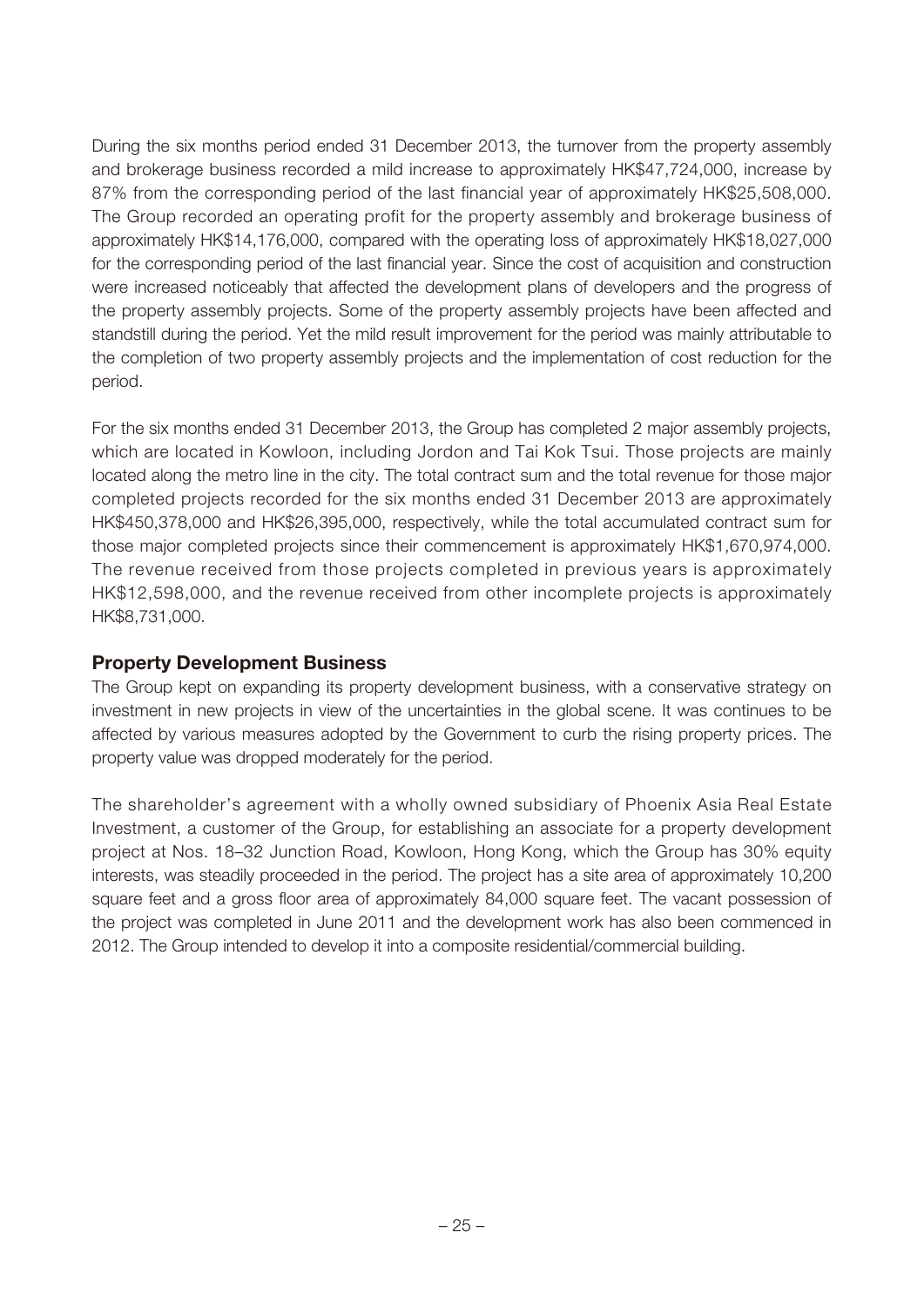In addition, the Group has acquired all the property units of the Carpenter Road Property during the year ended 30 June 2012. It has a site area of approximately 9,100 square feet. The Group holds 100% equity interests of the project. On 17 January 2014, the Company has entered into a provisional agreement for sale and purchase to dispose 49% equity interests in those wholly owned subsidiaries which holds the Carpenter Road Property. The purchaser is an independent third party. The disposal represents a good opportunity for realisation of the Group's investment in the Carpenter Road Property whilst allows the Group to maintain its interests in the redevelopment of the Carpenter Road Property. Further, the proceeds from the disposal can reduce the overall gearing of the Group and can further strengthen the cash position of the Group and will allow the Group to reallocate its resources for future development.

There was a judgment delivered by the Court of Final Appeal ("CFA") of Hong Kong in May 2013 for the definition of "House". As the applications regarding the re-development of the projects are still subject to be reviewed by the relevant government departments, and the Directors would require more time to review the CFA Judgment, the Board is of the view that it may be premature for the Directors to assess the potential impact of the CFA Judgment on the re-development of the above two projects at this stage. In the meantime, for the Junction Road Property, the Group will cooperate with its joint venture partner to assess the possible impact of the CFA Judgment and to estimate the land premiums, if any, as may be charged by the Government for the redevelopment proposal. Regarding the Carpenter Road Properties, the Group will also proceed to evaluate the possible impact of the CFA Judgment with its partner before deciding on the actions to be taken, which may include continue with the re-development plan etc.

Apart from the two local property development projects, the Group has acquired its third redevelopment project in central London at Nos. 119–122 Bayswater Road, London, United Kingdom, in August 2012. The property is located on Bayswater Road, which is directly opposite to Hyde Park. It is well served by London public transport with Underground Station located within one minute walking distance. The property has a site area of approximately 8,300 square feet and formerly comprised 4 old Victorian terraced houses that were converted into a hotel with retail shops at ground floor. The property was acquired with an approval consented scheme which can be developed into high quality residential apartments with retail shops at ground floor and the total gross internal area is approximately 33,000 square feet. The main reason for diversifying to central London is that the prime central London continues to be benefited from overseas demand with buyer looking for a safe haven for the capital.

### **PROSPECTS**

The residential property market remained quiet in the second half year of 2013. The total number of sale and purchase agreements for residential property dropped sharply by approximately 47% from a year earlier. The high acquisition price as well as the construction work costs affected the plans of developers, in which challenging the property assembly and brokerage business. Even though the Government increases the supply of land in 2013, the supply of land in urban areas still remained scarce and property assembly for redevelopment continues to be one of the main sources of land supply to the developers in the light of the scarce supply of land in Hong Kong. The Group will focus on the property assembly projects in various prime locations around the metro area.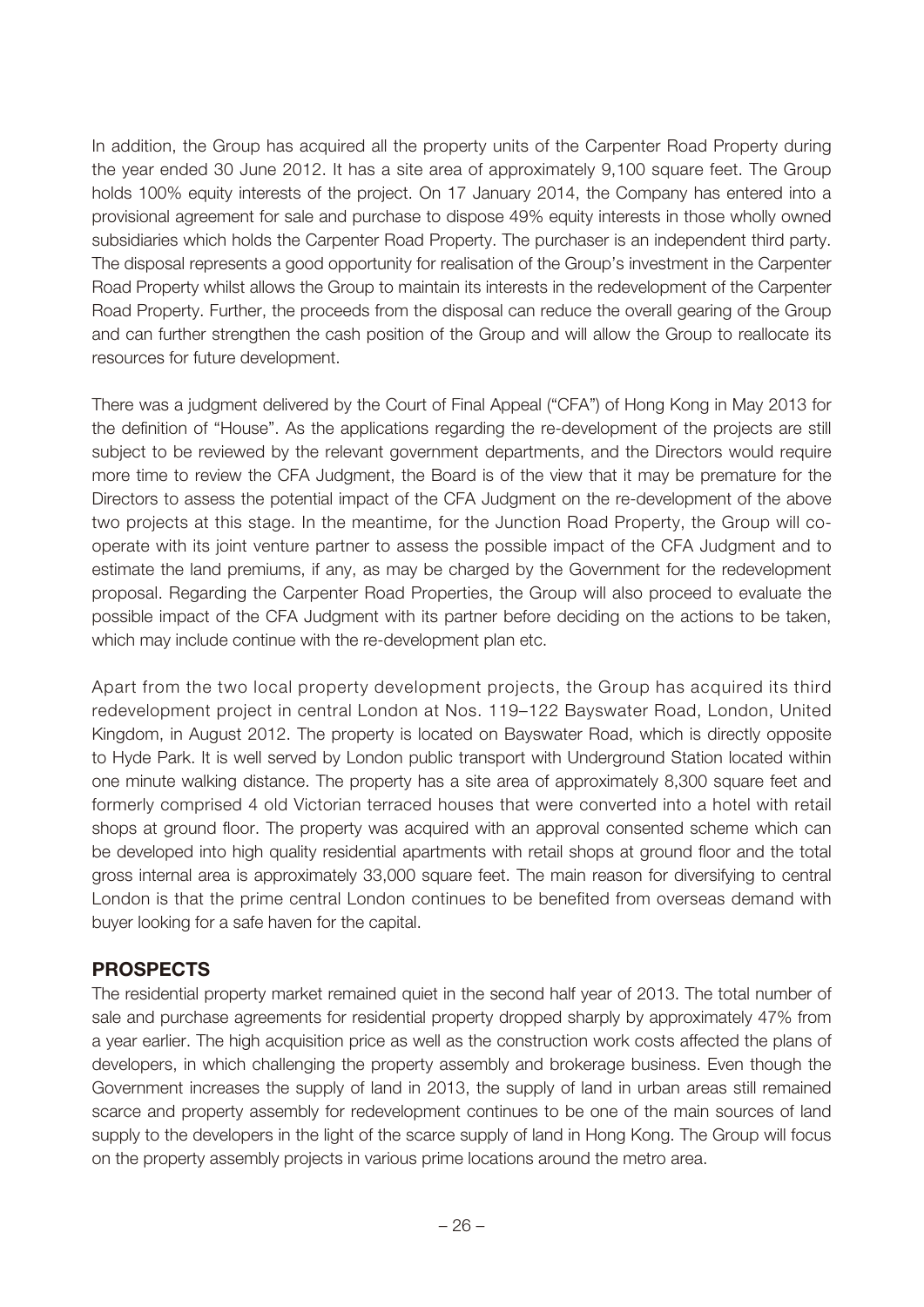The Group will regularly review and manage the project mix to maintain and maximise the profitability. The property assembly and brokerage business will continue to attribute a considerable income to the Group, while bringing the best return to its shareholders.

In order to diversify the business scope, the Group has been engaging in property developments so as to broaden the revenue base which benefit the Company and the shareholders as a whole in the long run. The Group has been exploring the business opportunities both locally and internationally. During the year, the Group has engaged in two local property development projects in Hong Kong while investing a project in central London. The experience of the Group obtained in those projects can be applicable to our future property development projects.

### **CONNECTED PARTY TRANSACTIONS**

On 28 September 2012, the Company entered into two tenancy agreements with Flexwood Limited ("Flexwood") as landlord pursuant to which the Company rented an existing premise and an extra premise owned by Flexwood for a term of two years commencing from 15 October 2012 and two years and 14 days from 1 October 2012 with the monthly rents of HK\$140,000 and HK\$180,000 respectively. The Directors consider that it is in the commercial interest of the Company if the Company continues to rent the existing office premises as it is not easy to identify other appropriate premises and the Company will bear unnecessary relocation costs and expenses if the Company has to move to other premises. The Directors also consider that it is in the commercial interest of the Company if the Company rent an extra office as for the expansion of the Company's office in Central. Flexwood is a property holding company wholly and beneficially owned by Mr. Pong Wai San, Wilson, an executive Director and the chief executive officer of the Company (the "CEO") within the preceding 12 months from the date of entering the two tenancy agreements and currently a consultant and substantial shareholder of the Company. Accordingly, Flexwood is a connected person to the Company as defined under the Listing Rules and the transaction contemplated under the tenancy agreement constitutes a continuing connected transaction on the part of the Company under Chapter 14A of the Listing Rules. A detail of the above continuing connected transaction has been set out in the Company's announcement dated 28 September 2012.

# **PURCHASE, REDEMPTION OR SALE OF THE LISTED SECURITIES OF THE COMPANY**

Neither the Company, nor any of its subsidiaries has purchased, redeemed or sold any of the Company's listed shares during the six months ended 31 December 2013.

# **CODE OF CONDUCT REGARDING SECURITIES TRANSACTIONS BY DIRECTORS**

The Company has adopted a code of conduct regarding securities transactions by Directors on terms no less exacting than the required standard of dealings set out in the Model Code as set out in the Appendix 10 of the Listing Rules. Having made specific enquiry of all Directors, the Company was not aware of any non-compliance with such required standard of dealings and its code of conduct regarding securities transactions by Directors throughout the six months ended 31 December 2013.